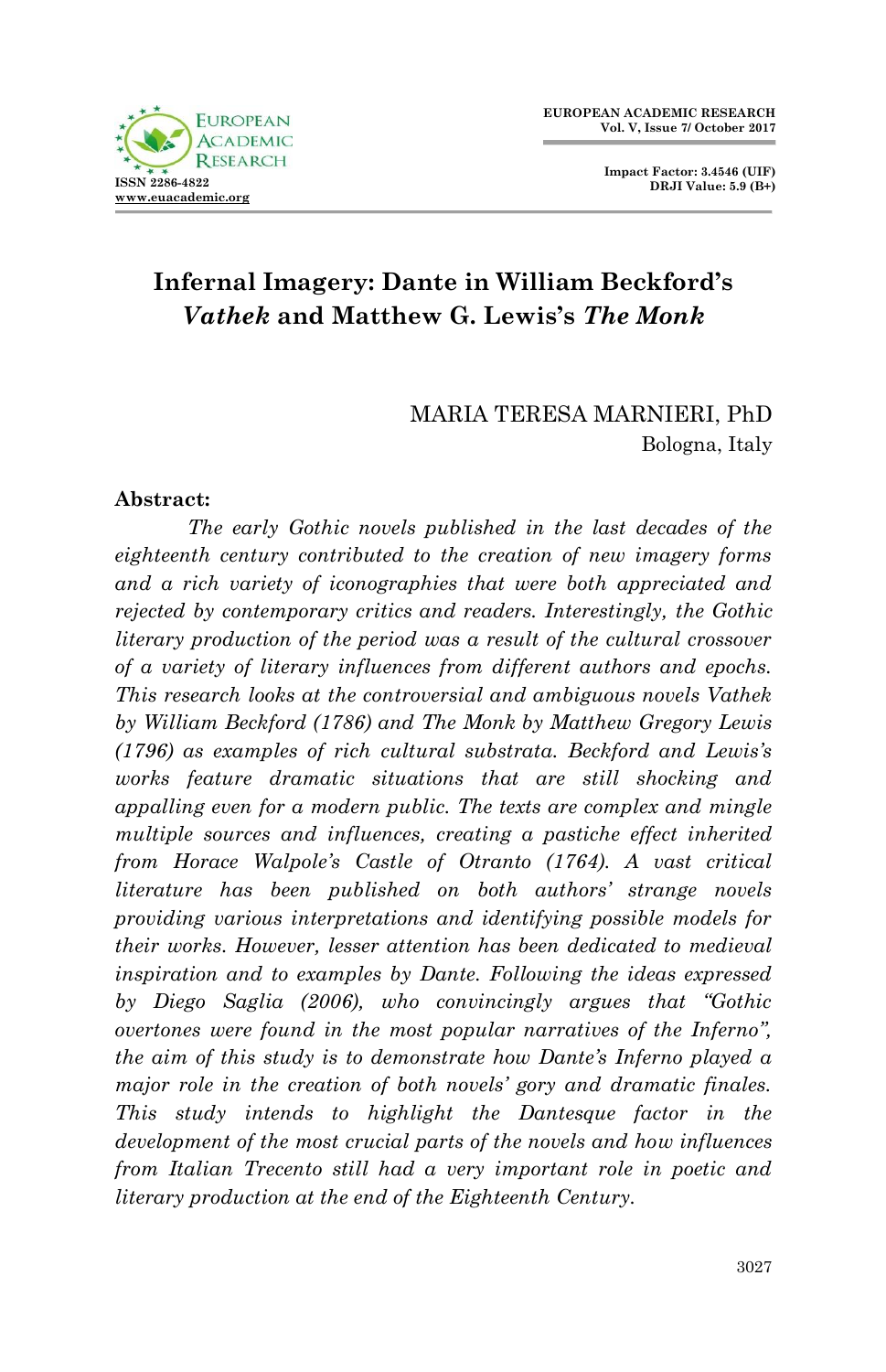**Key words:** Early Gothic literature, Eighteenth Century literature, Medieval Literature, Dante"s *Comedy*, William Beckford, Matthew Lewis, comparative literatures

Critical literature about the Gothic has been haunted by two questions that have posed a series of interpretative problems. One enigma behind the genesis of the Gothic novel is the impossibility to determine how such a strange form of writing could develop at the end of a century apparently dominated by the development of science and the predominance of rationalism. A further doubt concerns the halo of mystery surrounding the actual sources that might have played a substantial role in the formation of the Gothic. As far as the first problem is concerned, the dialectical contrast between Enlightenment and darkness has been investigated by a number of scholars who have drawn attention to the coexistence of problematic shadows during the age that exalted light through reason, science and tolerance. After presenting Denis Diderot's (1713-1784) rational entry on 'Magic' in the *Encyclopédie, ou Dictionnaire Raisonné,* meant to disabuse men of the dangers of superstition, Lizanne Henderson (2016, 23-24) claims that "during the eighteenth and nineteenth centuries there were not always clear-cut distinctions made between magic, the occult, demonological theory and science. The combination of astrology and medicine, for instance, continued to play a role in some medical procedures (…) Scientific techniques were being employed by some in hopes of finding proof of the spirit world, second-sight and paranormal phenomena". John Fleming"s study (2013) is even more extreme as he concentrates on the dark side of Enlightenment and on the strange personalities that populated that epoch, such as Giuseppe Balsamo, Count of Cagliostro who was involved in a series of mysterious events. It is not hazardous to claim that the dark ambiguities that underlay the apparently luminous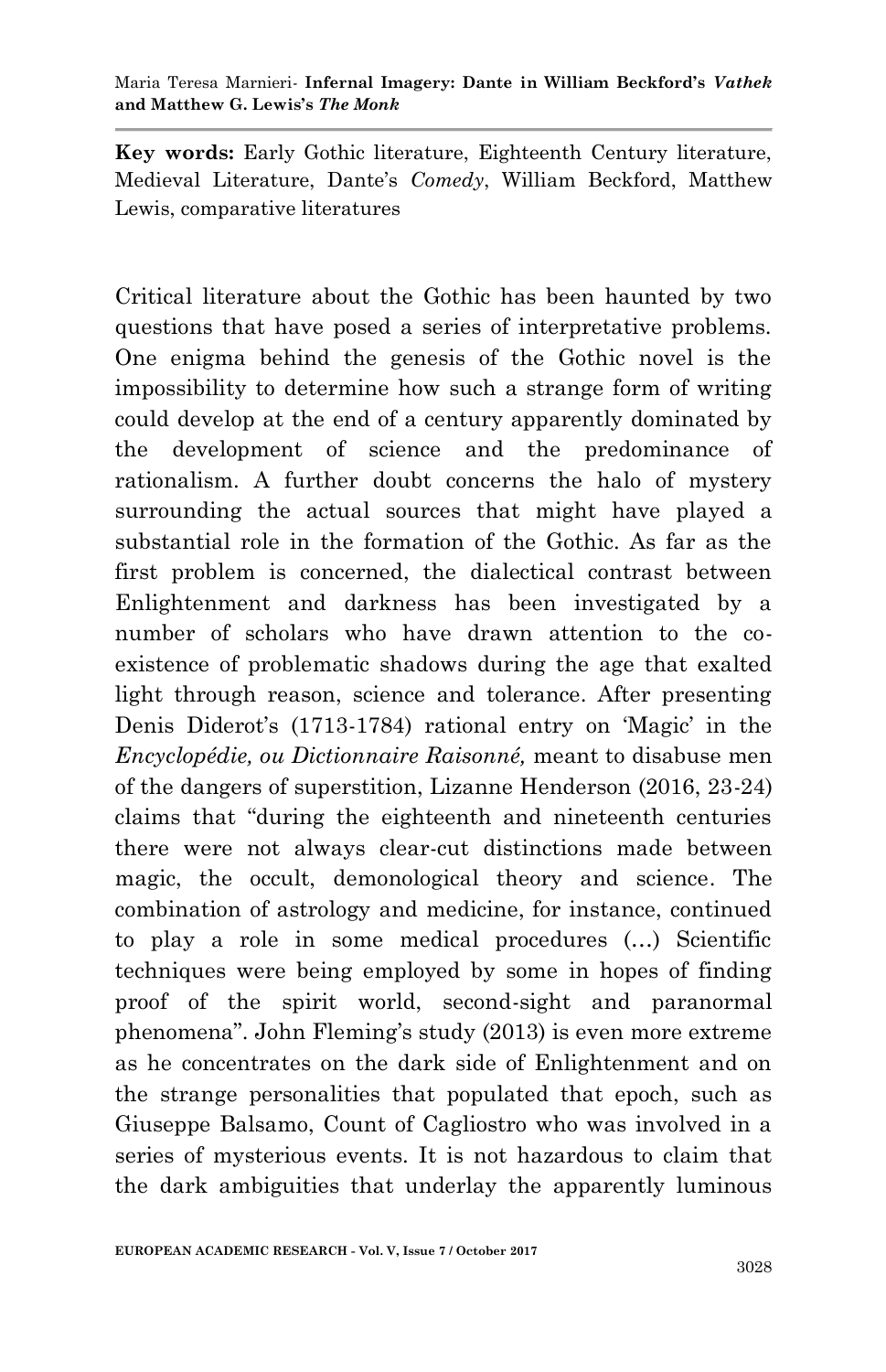cultural mainstream of the Eighteenth Century might be at the origin of the love for unusual and strange characters and situations that brought about the development of the Gothic literary phenomenon. Considering the second problem connected to the Gothic, it may be plausible to argue that literary sources of the past did not play a secondary role in the development of novels that were a congeries of multiple influences. That works from the past and from other countries still played a remarkable role at the end of the Eighteenth well into the Nineteenth Centuries might be clearly supported by the ongoing publication of Classical, Medieval and Renaissance masterpieces and their translations.<sup>1</sup> An example of the continuing interest for works of the past is given by the British author and critic Leigh Hunt, a friend of the romantic poet Percy Bysshe Shelley, who published a collection of selected poetic extracts named *Stories from the Italian Poets* in 1846. The literary miscellany included the famous poet Dante Alighieri. Dante"s masterpiece was the *Divine Comedy*, completed in in the first two decades of the thirteenth century, an allegorical poetic narrative of a supernatural journey in the three *loci* of the Christian after-world, *Hell*, *Purgatory* and *Paradise*. His gloomy descriptions were popular throughout the centuries. Intriguingly, some of his characterizations of the netherworld were absorbed by the early Gothic novels that were published during the last two decades of the century.<sup>2</sup>

The two novels that are being analysed here were somehow difficult to be encased in a single genre. William Beckford"s *Vathek* was first published in 1786 and Matthew G. Lewis's *The Monk* came out ten years later. Beckford and Lewis were respectively dubbed the "caliph" and the "monk", connecting them with the ambiguous protagonists of their strange stories. They also shared similar literary influences that materialize in the very last parts of the two novels. William Beckford"s *Vathek* introduces a series of questions, which have not been solved in spite of the large number of in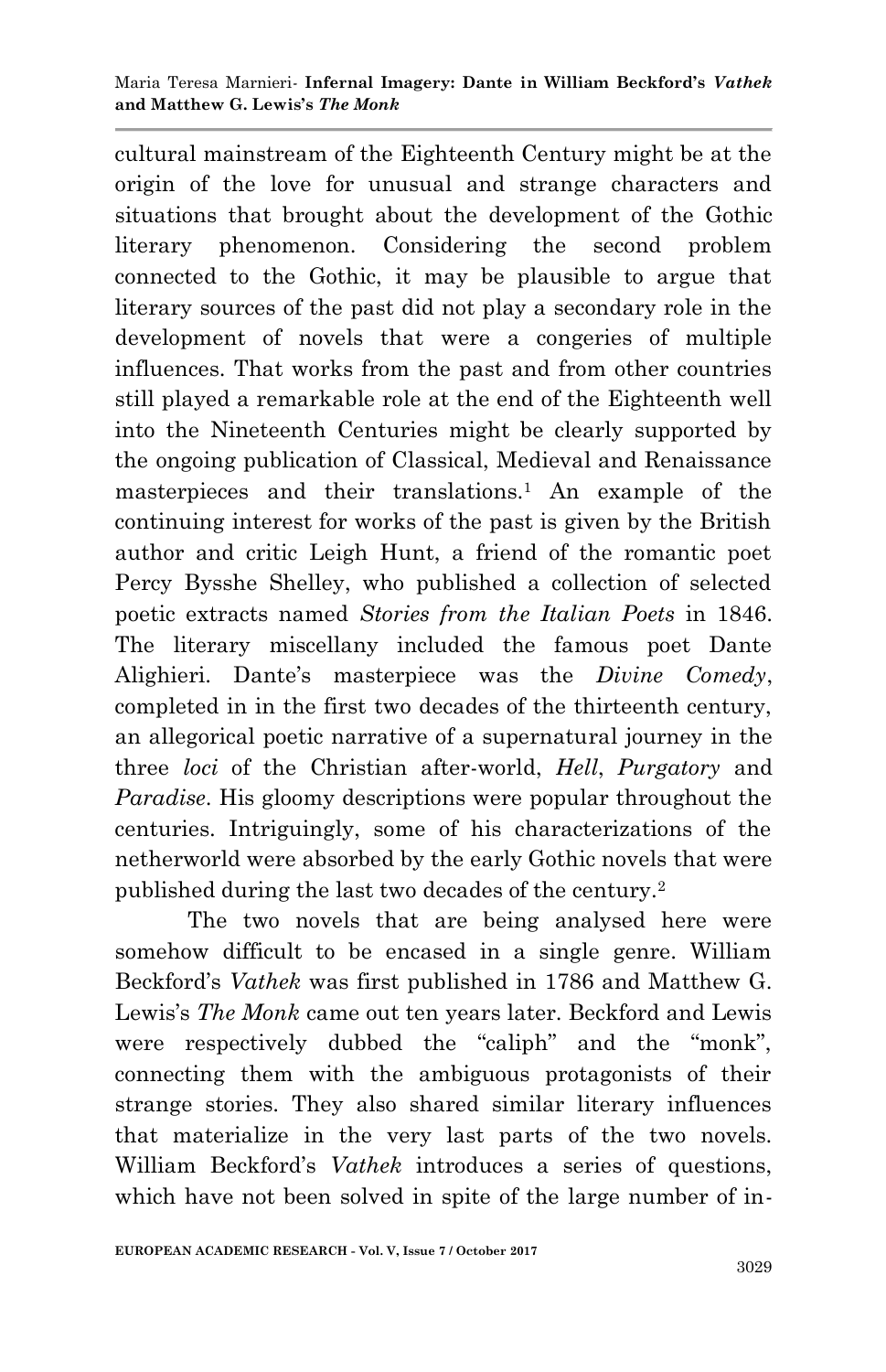depth studies of the work. The first problem is the novel"s linguistic dualism.<sup>3</sup> Although Beckford's contemporary reviews tended to appreciate the story and connect it to great authors of the past such as Dante, Ariosto and Milton, the analogies were not completely highlighted. While the genre of *Vathek* could not be determined with certainty, some scholars identified sublime and picturesque aspects in the work that, added to the gloomy conclusion of the story, allowed them to include the text in the Gothic current.<sup>4</sup> The supernatural and magic arts in *Vathek*  may seem to convey a further confirmation of the intrinsic Gothic nature of the story, in spite of bizarre situations and grotesque adventures. A thorough analysis of the final part of the novel can help us identify its real Gothic essence and determine some of its sources more clearly.<sup>5</sup> An unusual novel, published at the end of the eighteenth century, *The Monk* is characterized by multiple sources. A series of traits in the plots and subplots are connected with classical elements. The text includes unusual and multifaceted contents, liable to be interpreted in several ways, and by disturbing images that can still confuse and shock readers today. Born in 1775, coincidentally the same year as Jane Austen, Lewis was fifteen years younger than Beckford, and published his novel when he was only twenty years old. Lewis had already acquired a remarkable education in public schools and at Oxford University. Like Beckford, he had not only travelled extensively but had spent various months overseas, immersing himself in the local cultures, to acquire wider linguistic knowledge. Like Beckford, he became an MP but his love for literature was stronger than his taste for politics. And like Beckford once more, he was never able to replicate the success and originality of his first literary exploit. *The Monk* is an ambiguous novel whose publication created an uproar of fervent protests against its crude and shocking representation of violence, sexuality and incest. The novel"s narrative exaggerations, frequently tend to cast a shadow on its real essence.<sup>6</sup> Under certain aspects the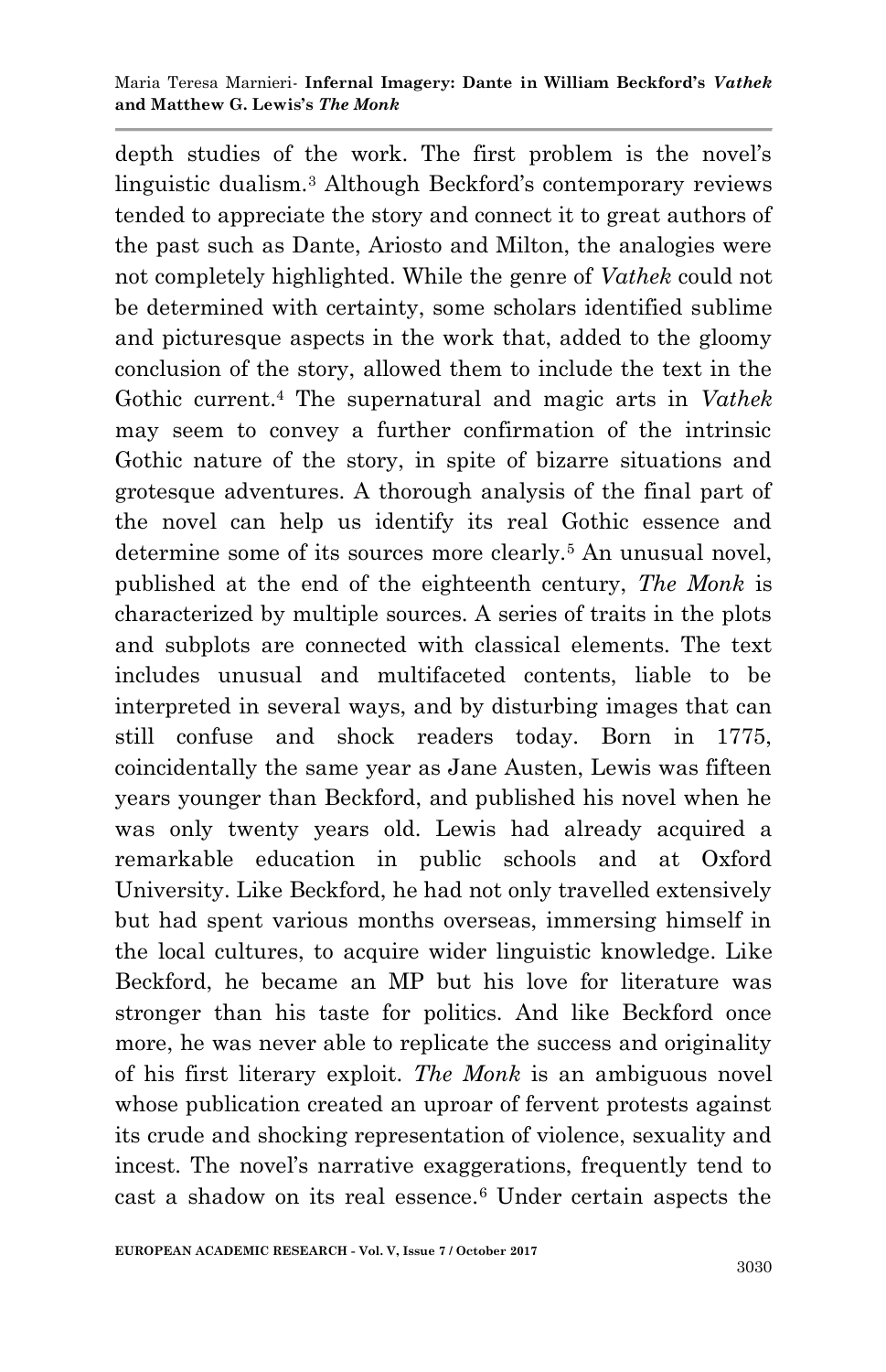novel was following the literary fashion of the time. Nevertheless, the creativity and literary technique shown in *The Monk* were by far superior to the stylistics of popular novels. The French Revolution was envisaged as a dangerous source of inspiration.<sup>7</sup> In particular, the insistence on lustful details, as Samuel Taylor Coleridge emphasized in his analysis of Lewis's text, offended the readers' sensibility. Coleridge's study appeared in *The Critical Review*, one year after the book had been printed for the first time. While aristocratically despising the waves of popular novels written in imitation of *Schauerromane* (Maurice Lévy 345; Maggie Kilgour 14; James Watt 92), the Romantic poet was aware of Lewis's great literary qualities and appreciated the author"s vivid imagination especially in certain parts of the novel. Lewis was "no common genius" to Coleridge, but he could not forgive the young man for various reasons.<sup>8</sup> In "Genres for Prosecution" (1999) Michael Gamer underlines how negative criticism created a permanent mark of infamy on Lewis's literary production that was perpetuated in the next fifty years or more (1051). Moreover, criticism has had a tendency to identify the author with his negative protagonist ever since (Emma Clery 1995, 164).<sup>9</sup>

One distinctive and very interesting element in both Beckford and Lewis is the pervading presence of Dante at the tragic ends of their stories. Beckford and Lewis"s mastery of the Italian language and literature was frequently mentioned in their correspondence, their memoirs and their works. In his article "From Gothic Italy to Italy as Gothic Archive" (2006), Diego Saglia claims that Dante provided an immense repertoire of images for the Gothic novel and Romanticism. In this study I intend to show how Beckford's *Vathek* and Lewis's *The Monk* were imbued with images taken from Dante"s *Comedy* and especially from *The Inferno*. Both *Vathek* and *The Monk* are interesting examples of how Dante's replicas permeated late eighteenth-century literature. Vathek"s parable ends in the subterranean majestic palace of Eblis that he has been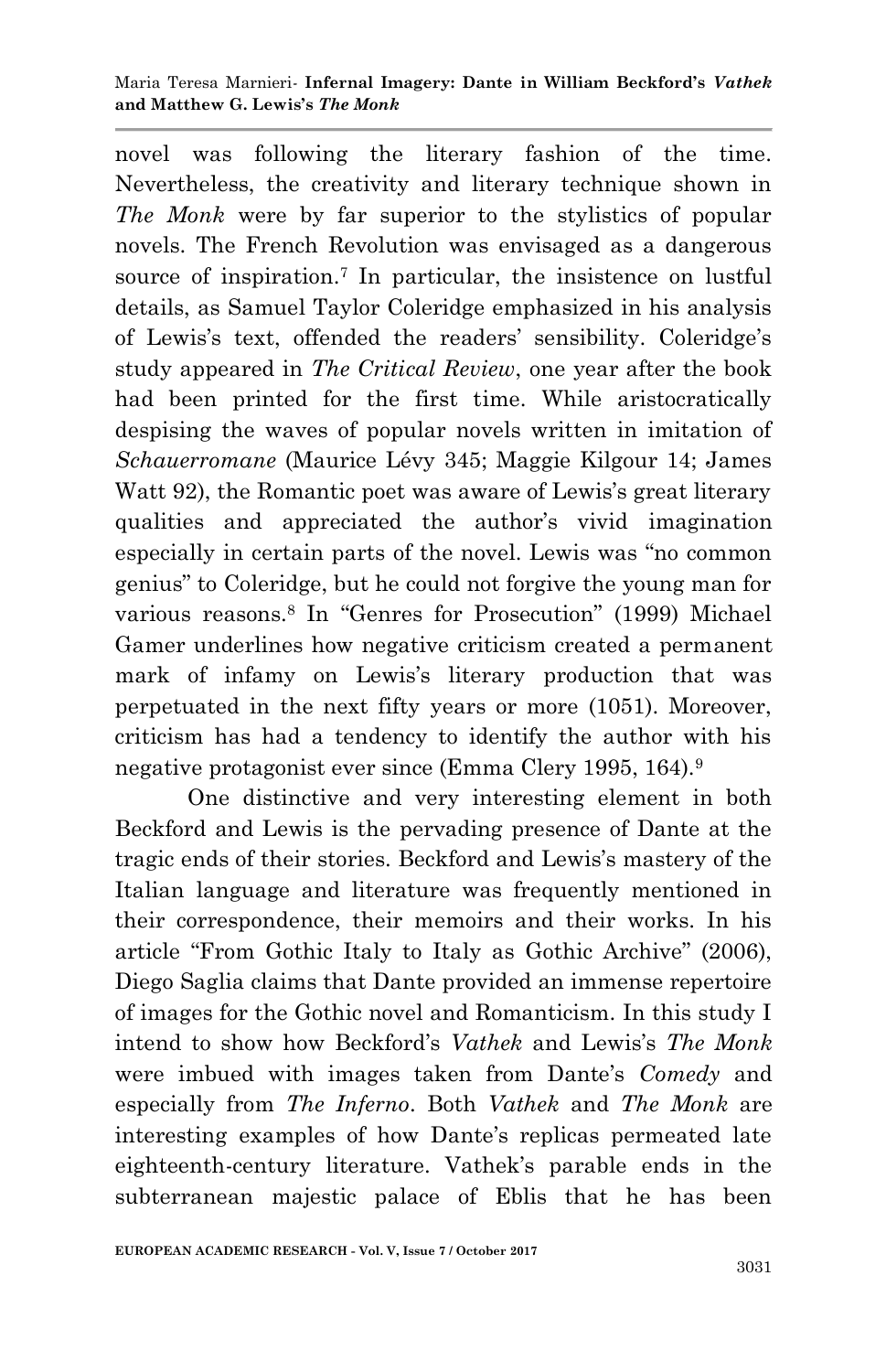desperately looking for, thinking it was the supreme *locus* of knowledge and power. Beckford"s narrative style changes completely upon arrival at Eblis: the Oriental lustre is abandoned in exchange for a dark and gloomy Gothic desolation. The pages are dominated by the pervading presence of Dante"s *Comedy,* and especially of the *Inferno.* Dante*,* like Horace, was one of the most widely translated poets in Britain during the long eighteenth century. Even though a complete version of the *Divine Comedy* was not carried out until the beginning of the nineteenth century, its complex symbolism and allegorical constructions were part of a shared cultural universe.<sup>10</sup> Britain was the country where the dissemination of culture, through periodicals and the printing press, was higher than in other European nations at the time. Literary translations were instrumental in the propagation of knowledge, as Gillespie and Hopkins clearly highlight in their volume dedicated to cultural translation in the eighteenth century. Once at the gates of the strange palace of Eblis, whose architecture had never been seen before, the caliph and his companions can observe "the colossal forms of four creatures, composed of the leopard and the griffin, and though but of stone, inspired emotions of terror" (*Vathek* 107). The stone animals have their flesh and blood counterparts in the *Comedy.* Dante had encountered heinous animals in the "dark wood" where he was lost at the very beginning of his supernatural journey. Charles Eliot Norton"s 1892 translation in prose describes the scene as follows: "And lo! Almost at the beginning of the steep a she-leopard, light and very nimble, which was covered with a spotted coat. And she did not move from before my face, nay, rather hindered so my road that to return I oftentimes had turned". Then the poet meets "a lion" and finally "a she-wolf" (*Inferno* I, 3), all of them fierce creatures that threaten and frighten him. In an agony of indecision and fear, Dante almost succumbs to horror.<sup>11</sup> Beckford uses Dante's *escamotage* of the wild animals to describe the entrance to the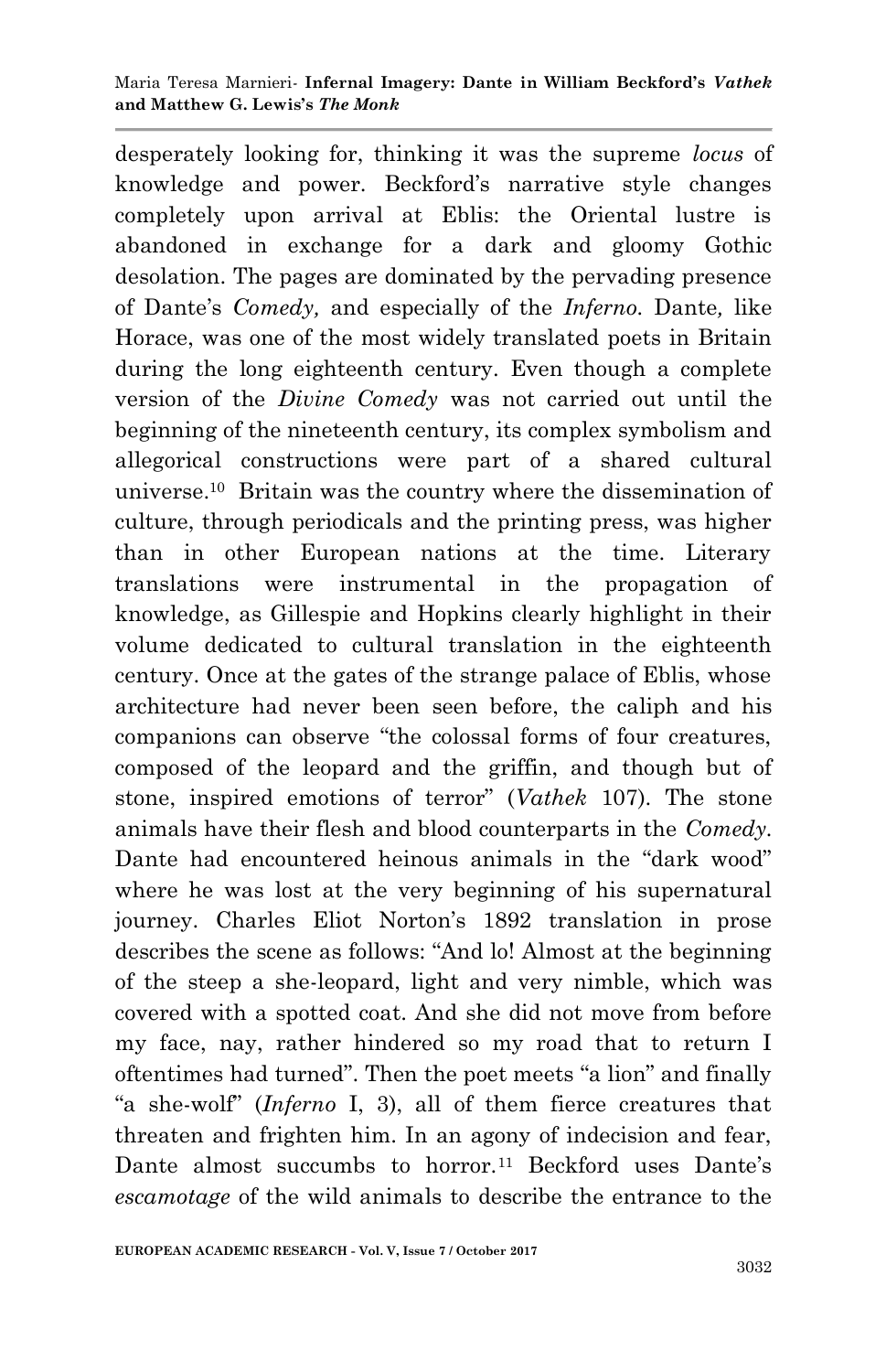unusual place that represents Vathek"s final destination, not the beginning as in Dante's poem. Interestingly, the creatures are at the entrance to Hell in both Dante and Beckford. Beckford unites images of the first and third Cantos. The animals that Vathek finds are at the stone portal with carved words that constantly mutate, thus reiterating the linguistic obsession in the text, which can be found in previous chapters of the novel. Dante sees "words of colour obscure (...) at the top of a gate", and these words are "dire" to him (*Inferno*, I, 11). Dante has to face a hideous and gloomy place to reach beauty and bliss. On the contrary, Vathek starts his journey in a sublime context to end up in a place of fear and terror.

One interesting feature in *Vathek* is the description of extreme verticality. This vertical feature seems to convey deeper meanings. The characters" directions in *Vathek* move actually both upwards and downwards. The upwards movement can be found in the high tower that Vathek"s mother, Carathis, who had it built in order to carry out her mysterious acts. What is more, she performs her magical rites and her bloody sacrifices upon the highest part of it. The downwards movement is first found in the description of the chasm where the Giaour, a monstrous creature haunting Vathek, disappears and where innocent children are later thrown by the Caliph to be sacrificed to the monster. The most extraordinary example of movement towards the abyss is represented by the Hall of Eblis, whose corridors are dangerously "steep". They echo Dante proceeding along the Inferno with extreme difficulty. The entrance to Eblis creates a specular reflection of Dante"s entering Hell. In the very beginning the poet finds darkness and walks on almost perpendicular paths. Later, he can observe devilish creatures who punish sinners, doomed to eternal sufferings. Dante's guide is the illuminated Latin poet Virgil, whereas the ambiguous and obscene Giaour becomes the leader for Vathek and his group. The Giaour turns out to be the devil"s emissary. Other equally disgusting creatures perambulate in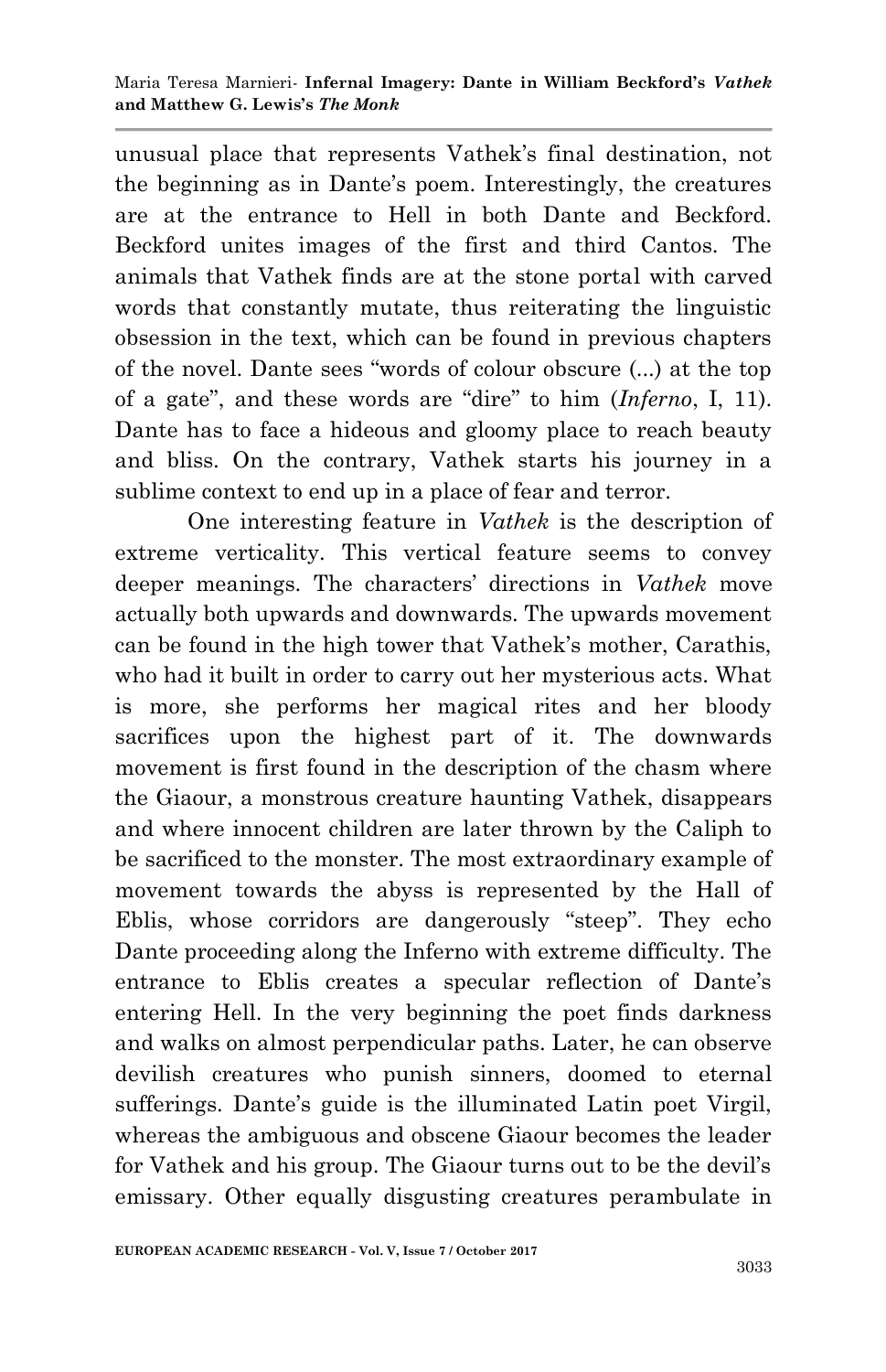the mysterious subterranean citadel of Eblis.<sup>12</sup> Dante's downward movement throughout the *inferno* is described in the first part of his story. Vathek"s progress takes him downwards at the very end of his strange parable. After ascending Carathis" high majestic tower that almost touches the sky, the caliph constantly moves downwards. He becomes itinerant and thinks, like Dante, that he has lost the way. When he finally finds the puzzling labyrinth of Eblis, he descends into its entrails to find "the region of wonders", wrongly convinced he will obtain "all kinds of delights" (*Vathek* 36). What he finds is a boundless misery instead. Dante moves along the circles of Hell and towards the centre of the earth where Lucifer's seat is located. His wise companion Virgil, an example of moral superiority, constantly warns him against the dangers that are lurking in the devil's hideous domain. Virgil awakens Dante's empathy while the Giaour silences Vathek"s conscience and nourishes his greed.

Virgil accompanies Dante as far as Purgatory then leaves him with the love of his life, the angelical Beatrice. She is meant to drive the poet to the highest empyrean spheres. Vathek"s first meeting with Nouronihar, the adolescent girl that unconsciously seduces him, somehow recalls the Italian "Sweet New Style", originally *Dolce Stil Novo,* the poetic manner of late medieval Italian poets exalting the angelical and purifying function of the beloved woman.<sup>13</sup> The perfume and the beauty of Nourinihar and her maids inebriate Vathek, who thinks that they are not creatures of this world but "peries come down from the spheres".<sup>14</sup> He rejects his eunuch's description of their juvenile insolence:

"Contrive, rather, that my eyes may be fixed upon hers that I may respire her sweet breath as she bounds panting along this delightful wilds!" on saying these words, Vathek extended his arms towards the hill, and directing his eyes, with an anxiety unknown to him before, endeavoured to keep within view the object that enthralled his soul: but her course was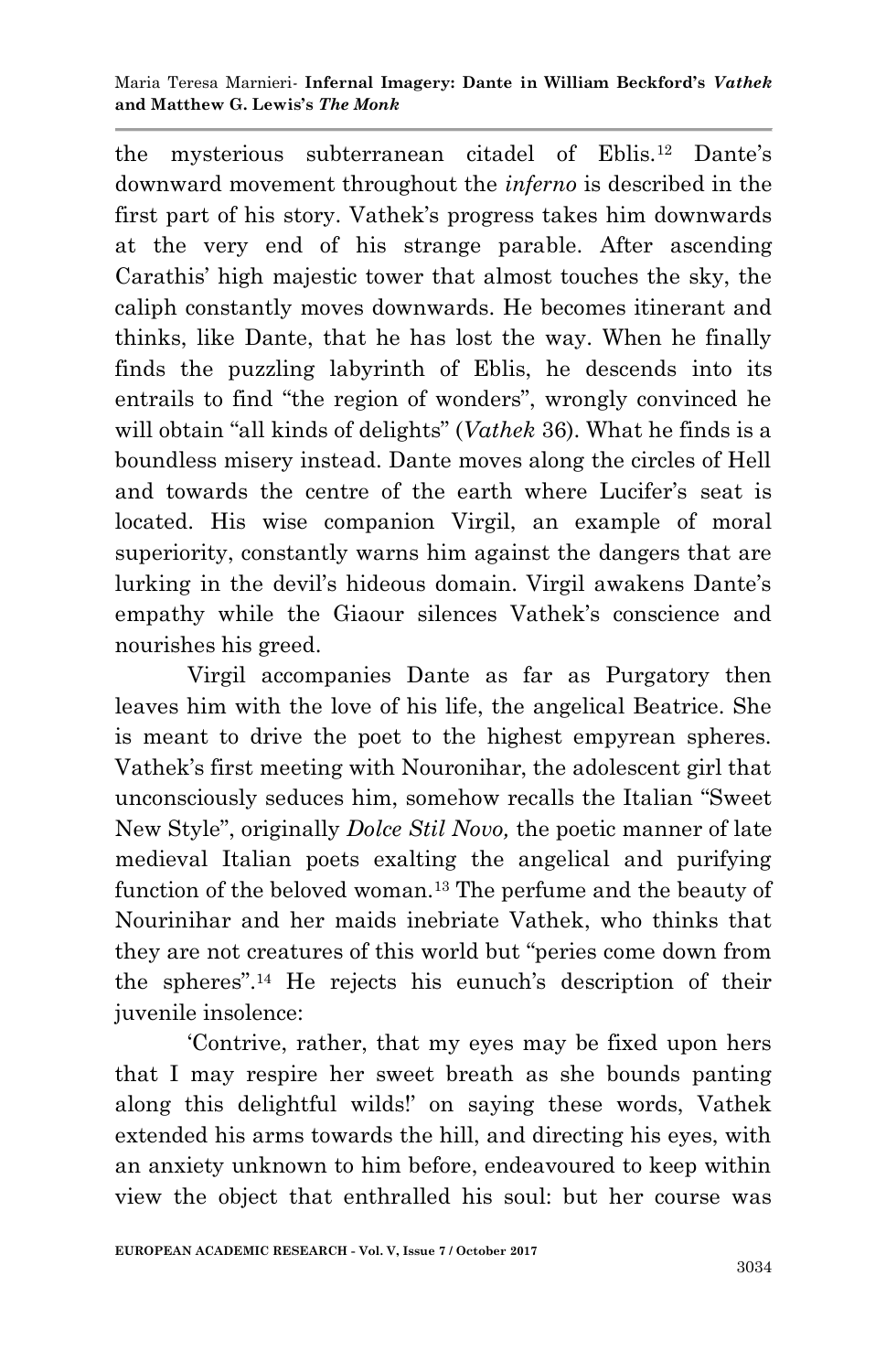difficult to follow, as the flight of one of those beautiful blue butterflies of Cachemire, which are at once so volatile and rare. (*Vathek* 63)

Nouronihar"s effect may be compared to the healing appearance of the beloved woman in the poems by Guido Guinizzelli, Guido Cavalcanti, and Dante himself.<sup>15</sup> The angelical woman"s ethereal beauty provokes a languid torment in the poets" senses especially because it is united to goodness and sensibility. The caliph seems to be changing because of this fatal meeting that could apparently be considered as a new phase in his life of debauchery and indifference. However, instead of instilling peace in his life, Nouronihar becomes an agent of evil. She is mesmerized by Vathek"s negative influence and she accompanies him in his journey; but their final destination cannot be paradise. Nouronihar is diametrically opposed to an angelical woman and to Dante"s Beatrice. Her negativity is confirmed at the gloomy portal of the mysterious infernal palace when the magic stone figures reveal to Vathek that "in favour of [his] companion (…) Eblis pemitteth that the portal of this palace shall be opened" (*Vathek* 108). The epiphany of her real meaning is given when the doors of Hell are opened in her honour.

What Dante and Vathek have in common is that they are both sinners at the beginning of their strange adventures. However, Dante obtains the long searched-for purification. On the contrary, Vathek becomes more sinful and his crimes accumulate, making redemption impossible. Their guides are antithetical; Virgil represents moral strength, whereas the Giaour has many cryptic meanings all connected with wrongdoing and misdeeds. Beautiful women accompany Dante and Vathek during the final part of their peregrinations. However, the women"s alliances with the two heroes take different directions. Beatrice's name is symbolic because it means eternal beatitude. She is a celestial woman who can help Dante reach the highest part of Heaven to admire the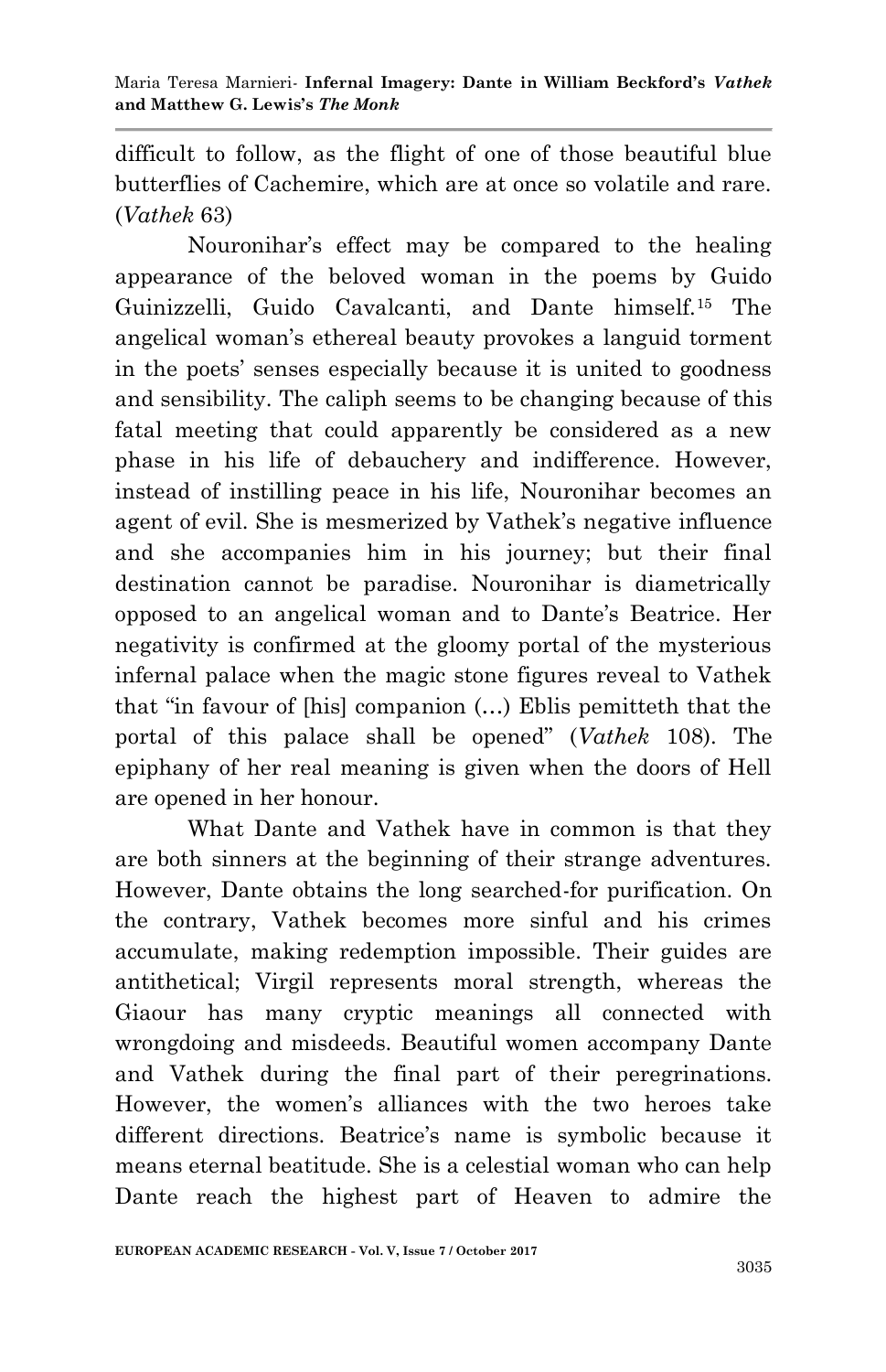apotheosis of divine creatures. She also sustains him in the process of purification from sin. Nourinihar"s superior beauty and sweetness does not help Vathek. In fact, she is progressively spoilt by Vathek"s darkest sins and she is inexorably contaminated by his greed. Therefore she must share his eternal doom of suffering and his dramatic downfall, in a place that resembles Dante's *inferno*. After his tragic suffering, Dante finally finds a way out of obscurity:

> A place is there below, stretching as far from Beelzebub as his tomb extends, which not by sight is known, but by the sound of a rivulet that there descends along the hollow of a rock that it has gnawed with its course that winds and little falls. My Leader and I entered through that hidden way, to return to the bright world. And without care to have any repose, we mounted up, he first and I second, till through a round opening I saw of those beauteous things which heaven bears, and thence we came forth to see again the stars. (*Inferno,* Norton, Canto XXXIV, 127-139)

Dante abandons the Inferno: his movement is upward and out of the recesses of the earth. The sense of relief and the beauty of the nocturnal sky are also found in *Vathek,* but the context is unlike Dante's as the protagonists are not leaving the place of doom. In fact, they are moving towards the fatal entrance:

> The rock yawned, and disclosed within it a staircase of polished marble, that seemed to approach the abyss. Upon each stair were planted two large torches, like those Nouronihar had seen in her vision: the camphorated vapour of which ascended and gathered itself into a cloud under the hollow of the vault. This appearance, instead of terrifying, gave new courage to the daughter of Fakreddin. Scarcely deigning to bid adieu to the moon and the firmament; she abandoned without hesitation, the pure atmosphere, to plunge into these infernal exhalations. (*Vathek* 108)

Totally absorbed by Vathek"s greed, the once pure and beautiful Nourinihar becomes her lover"s impatient guide and she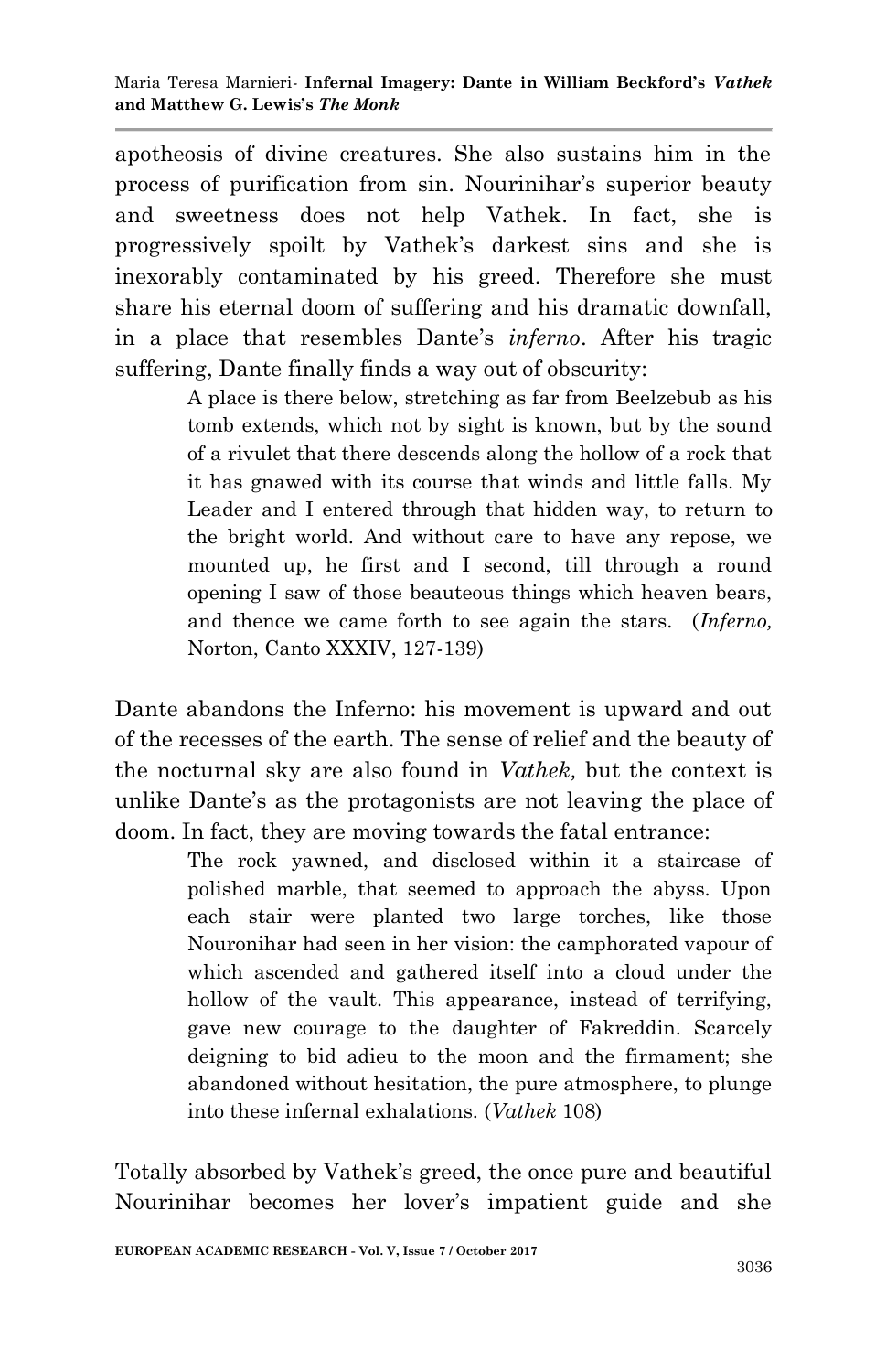voluntarily enters the evil palace, leading the group. Vathek penetrating into the mysterious subterranean vault in the *finale* is in contrast to Dante's newly-found freedom after his escape from the dark cavern of horror. The poet breathes the pure air and admires the beauty of the stars, whereas Vathek"s protagonists abandon the marvels of the "firmament" and enclose themselves in the darkest devilish place. I would argue that Beckford did not only have the *Divine Comedy* perfectly in mind, but that he also intended to create a reversed story, however interspersed with Bakhtinian carnivalesque interludes, where the progress of corrupt individuals culminates in dark despair. A further echo can be found a few paragraphs later when Vathek and Nourinihar look at each other but they can only see reciprocal hate. On the contrary, Dante and Beatrice look at each other in the final Canto 33 of Paradise and they feel a form of ecstasy. Before their fall Vathek and Nouronihar had similar feelings: "As they descended, by the effulgence of the torches, they gazed on each other with mutual admiration; and both appeared so resplendent, that they already esteemed themselves spiritual intelligences" (*Vathek* 108). Further Dantesque elements can be found in Beckford"s novel. The following passage in *Vathek* is an evident symmetric echo of Dante"s lines in the third Canto of the *Inferno*:

> In the midst of this immense hall a vast multitude was incessantly passing; who severally kept their right hands on their hearts; without once regarding any thing around them. They had all, the livid paleness of death. Their eyes, deep sunk in their sockets, resembled those phosphoric meteors that glimmer by night, in places of interment. Some stalked slowly on; absorbed in profound reverie: some shrieking with agony, ran furiously about like tigers, wounded with poisoned arrows; whilst others, grinding their teeth in rage, foamed along more frantic than the wildest manias. They all avoided each other, and, though surrounded by a multitude that no one could number, each wandered at random, unheedful of the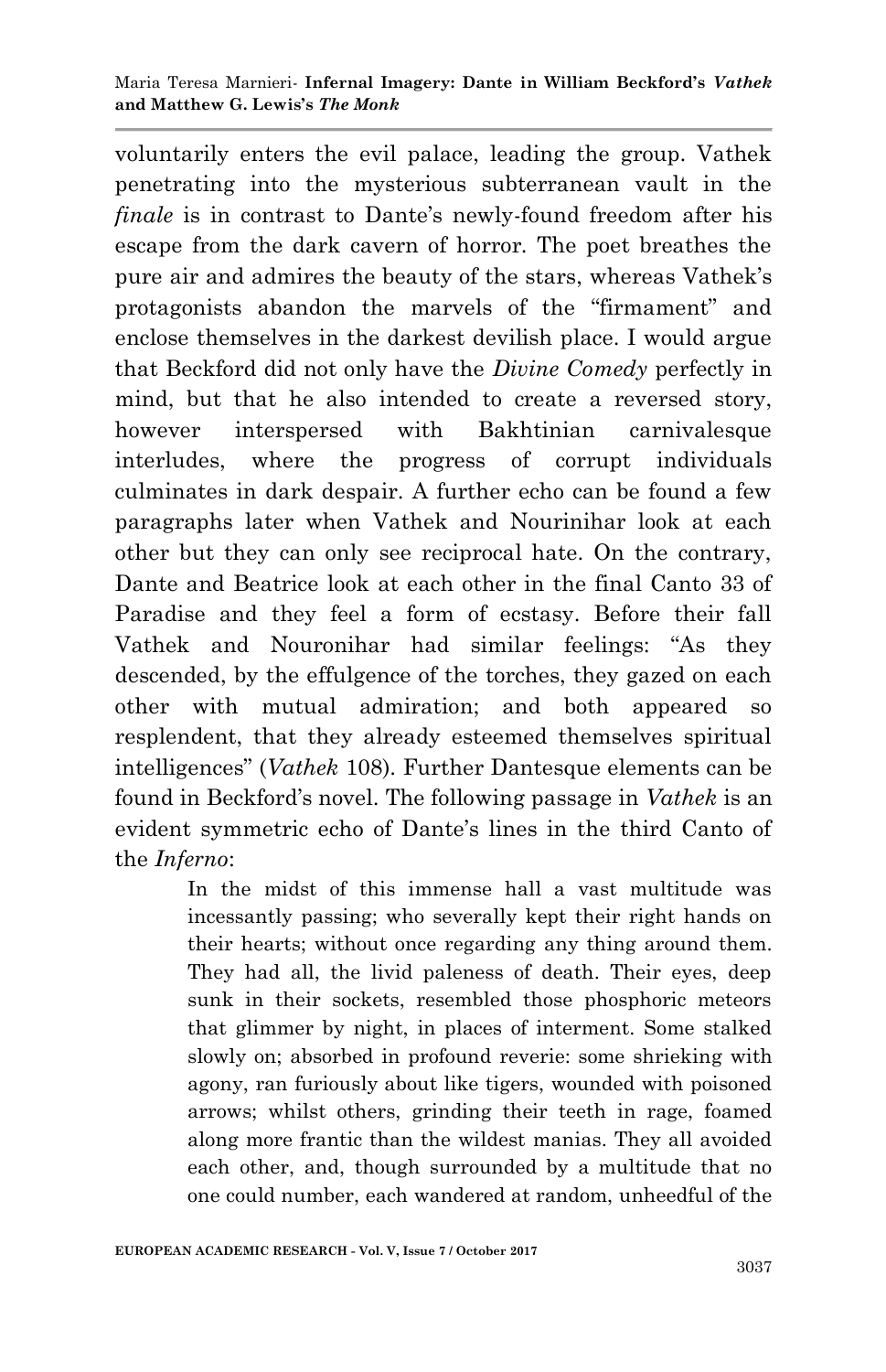Maria Teresa Marnieri*-* **Infernal Imagery: Dante in William Beckford's** *Vathek* **and Matthew G. Lewis's** *The Monk*

> rest, as if alone on a desert where no foot had trodden (*Vathek*  110).

The scene of the immense multitude of sinners condemned to eternal suffering is among the most impressive and well known of his *Inferno.* The punishment inflicted on the damned is the same for everybody in *Vathek*, whereas Dante is much more articulate in his descriptions of chastisement. The sense of deep anguish and tremendous agony is rendered by Beckford vividly. It is possible to argue that Dante's words in the already mentioned third Canto (line 24-32 and 56-61) are a clear source for Beckford. Here follows a passage from Norton's translation: Here sighs, laments and deep wailings were resounding through the starless air; wherefore at first I wept thereat. Strange tongues, horrible cries, words of woe, accents of anger, voices high and hoarse, and sounds of hands with them, were making a tumult which whirls forever in that air dark without change, like the sand when the whirlwind breathes (..) And I, who was going, saw a banner, that whirling ran so swiftly that it seemed to me to scorn all repose, and behind it came so long a train of folk, that I could never have believed death had undone so many. (*Inferno,* Norton, III, 11-13)

Although Dante"s triadic division of his work is not evident in Beckford"s text, the story may be divided in three phases.<sup>16</sup> Vathek"s life in Samarah represents paradise with all its extraordinary beauties. The infinite steps of the immense tower built by Carathis may lead to the Empyrean. The lake where Nournihar and her cousin Goulchenrouz are forced to hide is a sort of Purgatory. Vathek's difficult journey to the lake where they are hideen is a symbol of purgatory as well and the idea is confirmed by the hero"s first feeling of deep suffering for the loss of Nouronihar. Hell is then found in the final part in the Palace of Fire belonging to the demon Eblis. The variety of echoes connected with Dante in the final pages of the story casts a different light on the chameleonic narration, which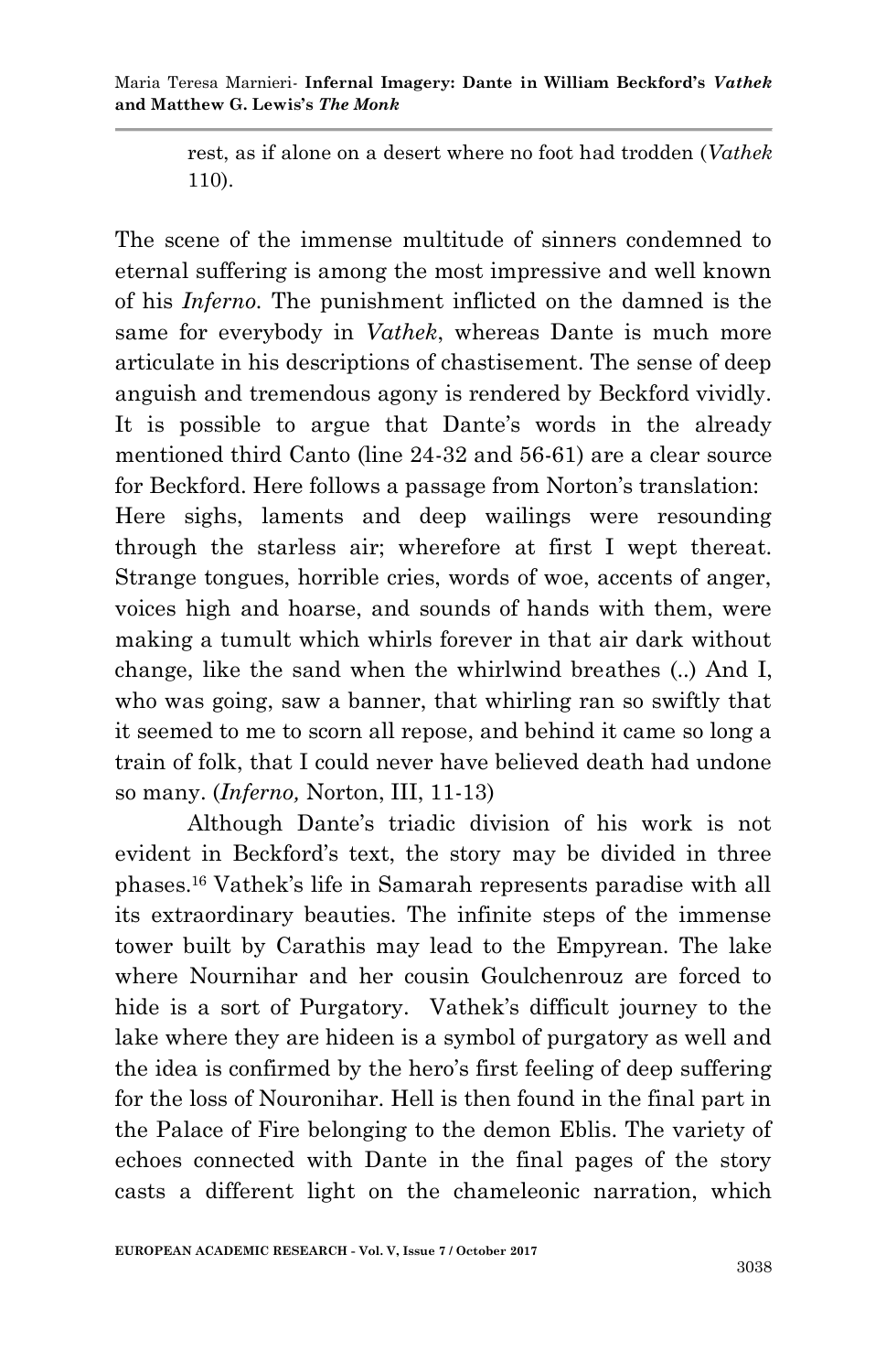becomes an inverted and grotesque divine comedy. I would argue that it is difficult to consider Beckford"s novel as an Oriental tale exclusively. Rather, it is a philosophical exercise and a parade of knowledge, which the young author had accumulated and was eager to transmit. Vathek and his beautiful companion"s tragic destiny seems a distorted version of Dante and Beatrice"s story. When the couple arrive at the mysterious palace, they find an iconographic terrifying ensemble that seems to reflect Giovanni Battista Piranesi"s fictitious and frightening architectural structures

> A death-like stillness reigned over the mountain and through the air. The moon delated on a vast platform, the shades of the lofty columns which reached from the terrace almost to the clouds. (…) on the right rose the watch-towers, range before the ruins of an immense palace, whose walls were embossed with various figures. (…) The rock yawned, and disclosed within it a staircase of polished marble, that seemed to approach the abyss (*Vathek* 108).

In the end, when fatal punishment strikes the protagonists, "Their hearts took fire and they, at once, lost the most precious gift of heaven: - HOPE. These unhappy beings recoiled with looks of the most furious distraction (…) all testified their horror" (*Vathek* 119). What Dante had seen and heard similar words at the gate of Hell in the third Canto: "Through me is the way to the woeful city; through me is the way to eternal woe; through me is the way among the lost people. (…) Leave every hope, ye who enter!" (*Inferno*, Norton, 20). These fateful words become the décor of the gloomy final image for Beckford. Diego Saglia ("From Gothic Italy" 2006, 86) claims that "the diffusion of Italian materials in late Gothic or Gothic-inflected narratives" can be amply verified, by analysing the literary and poetic production at the turn of the century and later on. He further explains that authors "turned to Dante and Boccaccio for their powerful Gothic-style combinations of pathetic plots of hopeless love and disturbing tales of persecution and agony.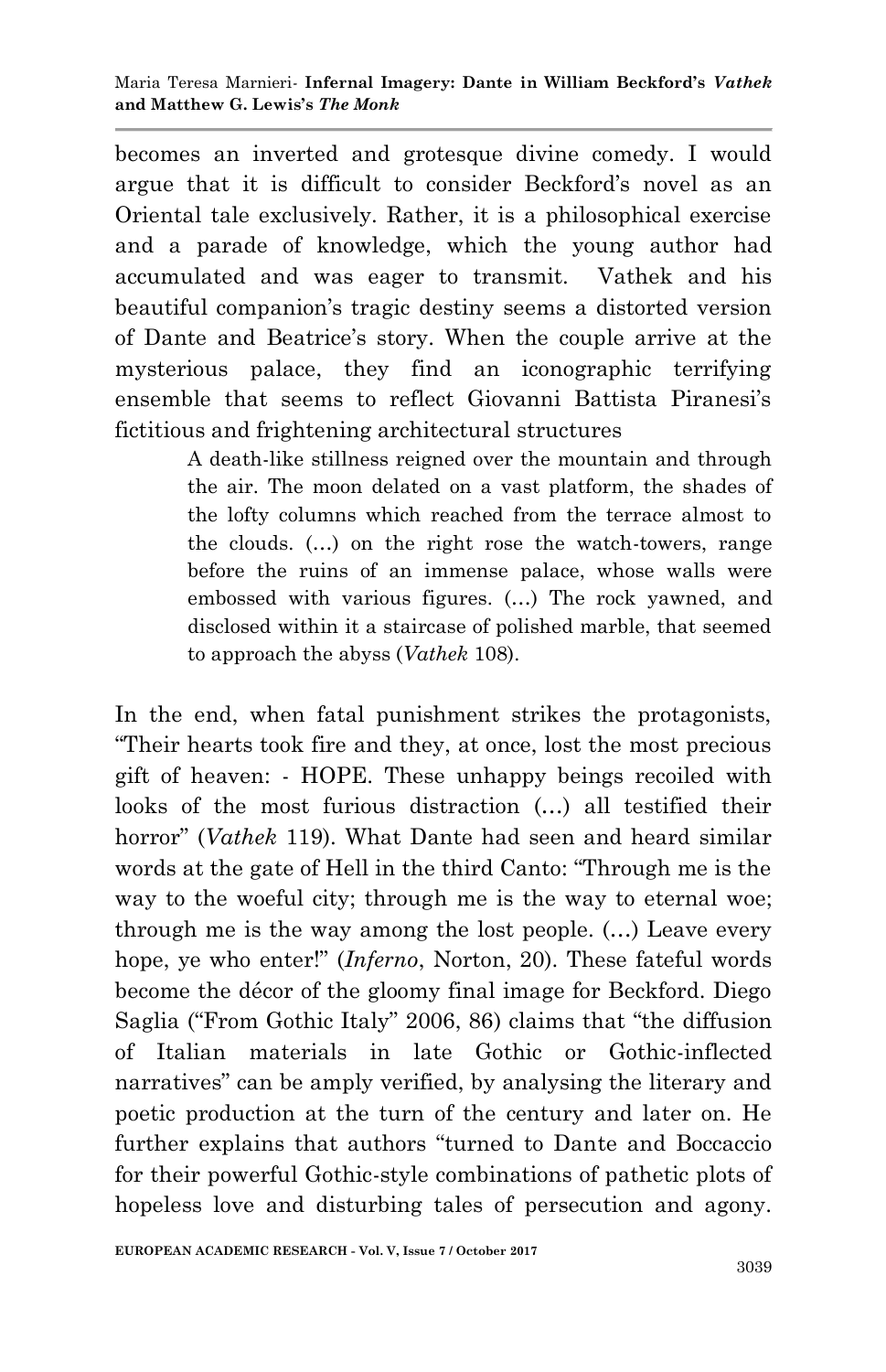Through their stereotypical situations and characters these poems provided finely tuned descriptions of somatic and psychic states, especially the deformation of sensory perception, as well as sensitive and sympathetic portrayals of profoundly distressed human beings". Saglia gives some vivid examples and clarifies that Count Ugolino's atrocious sequence in Dante's *Inferno* had a strong visual and emotional impact, which is confirmed by the plethora of imitations it inspired. Romantic poets such as Byron and Shelley "were deeply fascinated by Dante". In particular, they were puzzled by Ugolino's story.

Agnes"s subplot in *The Monk* presents an important analogy with Dante"s gruesome story. After the protagonist, Ambrosio, has discovered a secret letter unveiling the nun's pregnancy and her intention to elope with her fiancé, the ruthless Abbess imprisons the girl in a dark cell with her new born infant. She is left to starve with her child in the same way as Ugolino, who is walled up and forced to see his offspring die. Even if Agnes is saved in the end and the Abbess and Ambrosio are punished for their cruelty and hideous crimes, Agnes is no longer the person she was before, transfigured by the deadly experience. Dante's Ugolino is locked in a prison and left to die of hunger. His torment becomes unbearable when he has to witness his heirs' agony. When Agnes wakes up from an artificially induced torpor (provoked by the Abbess) to find herself in a dark dungeon, she moves tentatively around in the obscurity until she touches a slimy object:

> I was opprest by a noisome suffocating smell; and perceiving that the grated door was unfastened, I thought that I might possibly effect my escape: As I raised myself with this design, my hand rested upon something soft: I grasped it, and advanced it towards the light. Almighty God! What was my disgust, my consternation"! In spite of its putridity and the worms which preyed upon it, I perceived a corrupted human head (*The Monk* 403)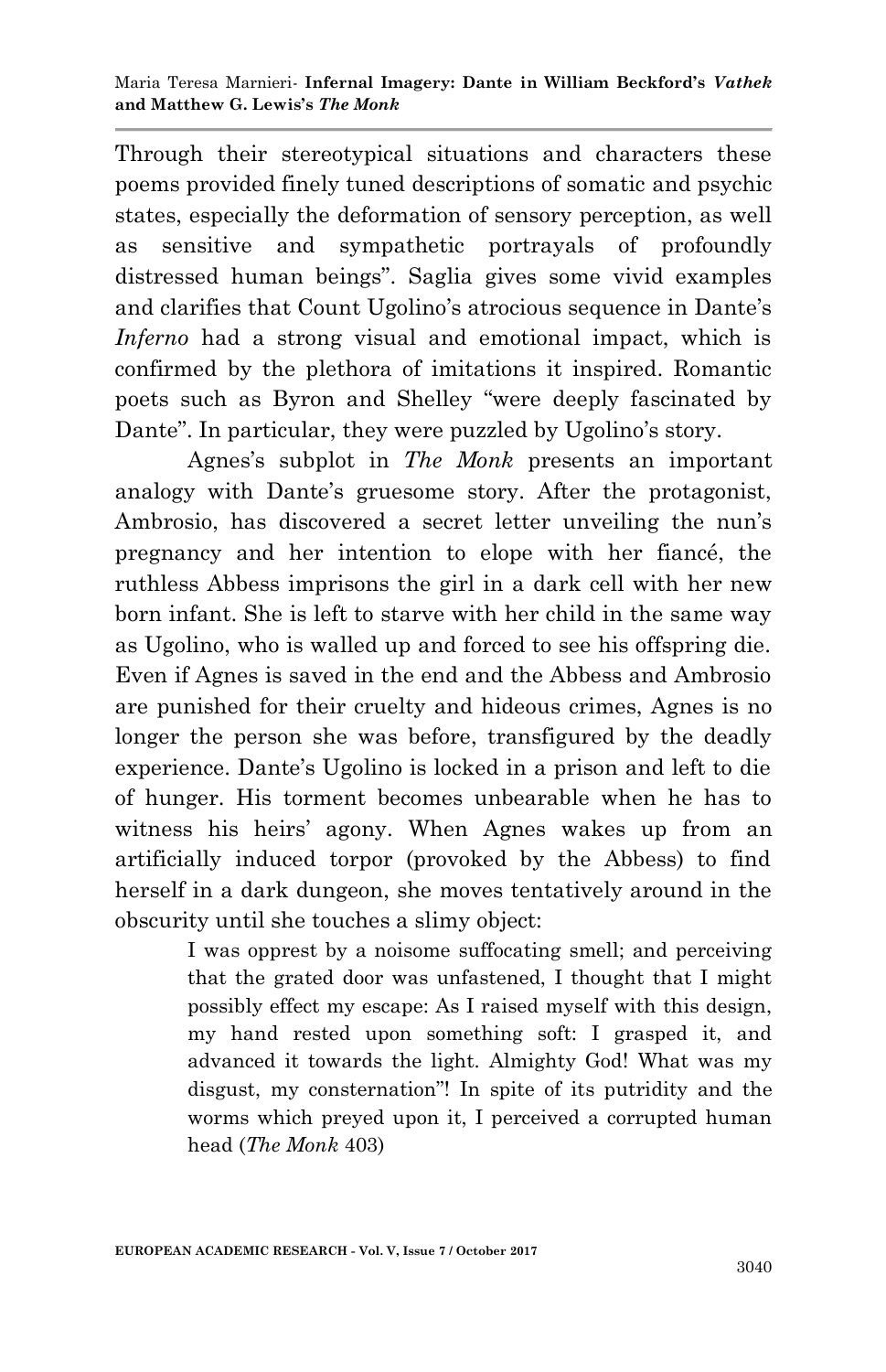When Dante first casts a glimpse at Ugolino in *Inferno* XXXIII, the damned count is grabbing the skull of the man that betrayed him and had him locked in a tower with his children and grandchildren: "From that savage repast the sinner raised his mouth, wiping it with the hair of the head that he had spoiled behind" (*Inferno,* Norton, 181). Although Agnes and Ugolino"s way of introducing themselves and their stories is at the antipodes, it is nevertheless quite interesting to highlight the horrid detail of a skull that is near the narrator/protagonist of the gory event. Later on, Agnes"s extreme pathos in describing the unbearable pain of witnessing her beloved child"s death caused by hunger is remarkably similar to Ugolino's powerless despair (Norton"s translation):

After we had come to fourth day, Gaddo threw himself stretched out

> At my feet, saying," My father, why dost thou not help me?" here he dies: and, even as thou seest me, I saw the three fall one by one between the fifth day and the sixth; then I betook me, already blind, to groping over each, and two days I called them after they were dead (*Inferno,* XXXIII, 184 ).

The passage in Lewis's novel is equally dramatic when Agnes describes the loss of her infant child:

> I witnessed [the child"s] death with agonies which beggar all description. But my grief was unavailing. My Infant was no more; nor could all my sighs impart to its little tender frame the breath of a moment. (…) I placed it on my Bosom, its soft arm folded round my neck, and its pale cold check resting upon mine. Thus did its lifeless limbs repose, while I covered it with kisses, talked to it, wept, and moaned over it without remission, day or night. (*The Monk* 412)

I would argue that Lewis imitated images taken from Dante, and like Beckford, used them especially in the conclusive part of his novel. The hideous creature haunting Ambrosio in the final pages embodies the devil. They are mixture of horrid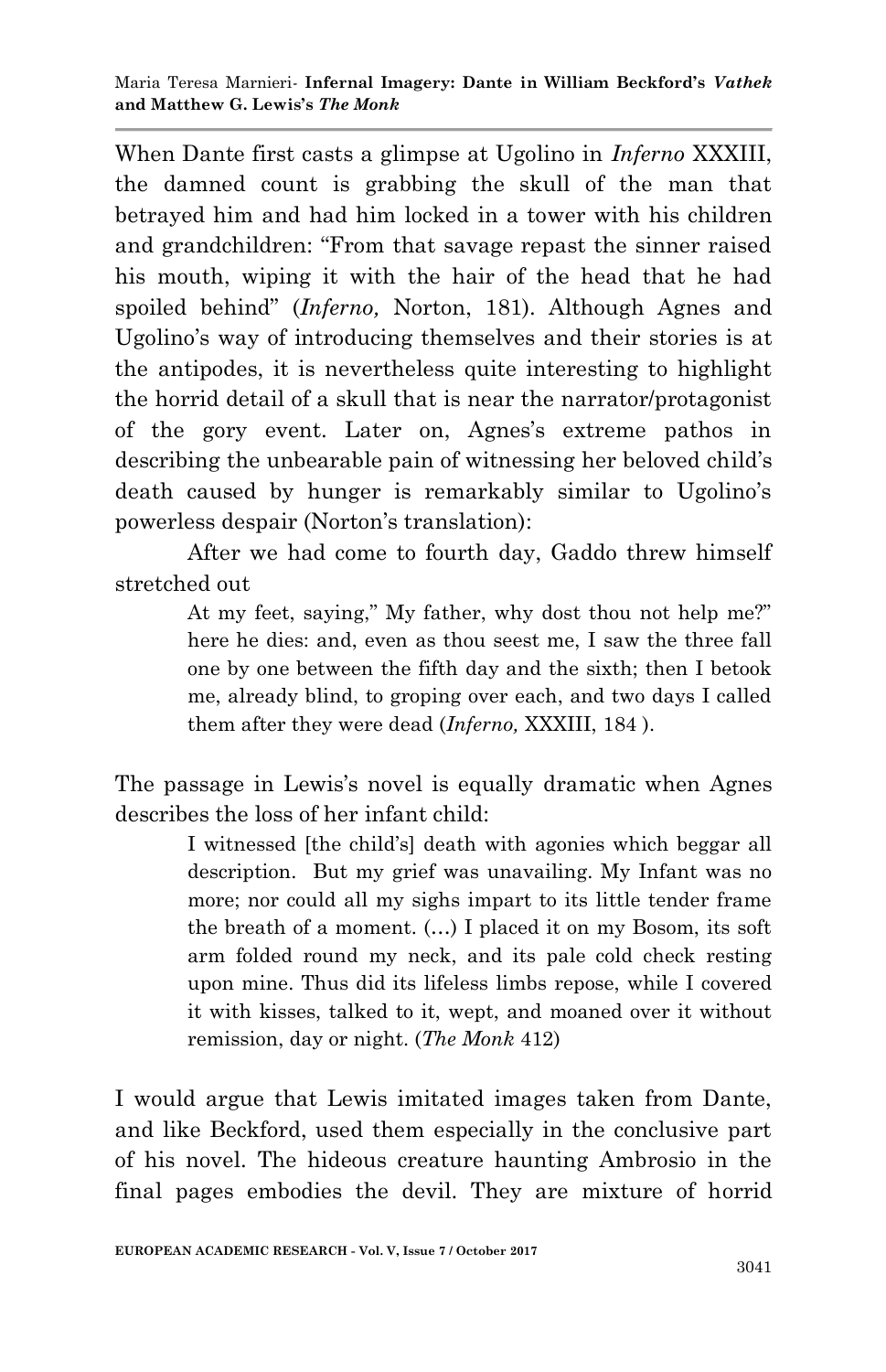infernal monsters that can be found in Dante's *Inferno*. Whereas *Vathek*"s Hell is based on dark images in contrast with the previous colourful narrations, the last two chapters in *The Monk* are marked by a *crescendo* of horrible visions. The final images of Ambrosio's dying alone in the middle of a desert bears some remarkable resemblance with scenes from Dante's *Inferno:*

> The Sun now rose above the horizon; its scorching beams darted full upon the head of the expiring Sinner. Myriads of insects were called forth by the warmth; they drank the blood which trickled from Ambrosio's wounds; He had no power to drive them from him, and they fastened upon his sores, darted their stings into his body, covered him with their multitudes, and inflicted on him tortures the most exquisite and insupportable (*The Monk* 442).

Some critics see the final scene as a reversal of *The Genesis* considering that his agony lasts seven days, but a more striking resemblance with this description can be retrieved in Dante"s *Divine Comedy*, rendered in verses in the Princeton version:

> Beyond all doubt that this was the dreary guild Repellent both to God and His enemies-Hapless ones never alive, their bare skin galled By wasps and flies, blood trickling down the face, Mingling with tears for harvest underfoot By writhing maggots. (*Inferno*, III, 53-57)

Dante is crossing the abandoned space before Limbo and Inferno when he sees the souls of the Uncommitted - cowards that did not take a path in life. They are forever stung by horrible insects for the law of *contrappasso,* a symbolic poetic justice according to which different punishments are distributed to various forms of sins. The pain provoked by the insects is an allegory of the sting of conscience these people did not follow in life. The final horrid punishment for the monk seems to declare his lack of moral strength in life. Ambrosio's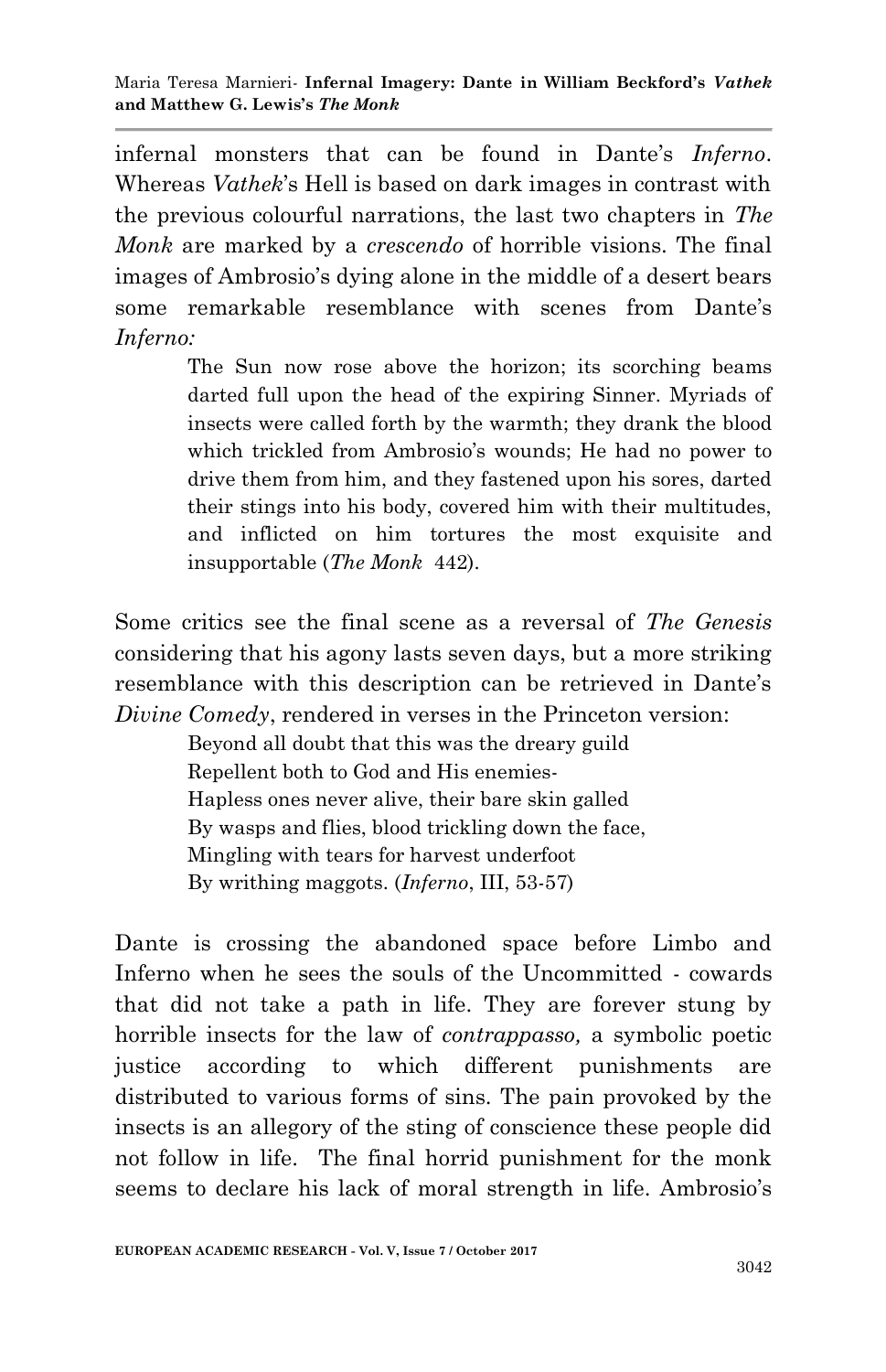excruciating pain and his forced silence are in contrast with the beautiful sound of his voice and the sweet rhetoric of his words, pronounced during his sermon that had inaugurated the novel.

The influence from the great medieval poet, which is evident in both Lewis and Beckford, is highlighted by Diego Saglia (2006, 75), who convincingly argues that "the eighteenth century has been recognized as the beginning of a systematic re-evaluation of Dante […]. Gothic overtones were found in the most popular narratives in the *Inferno"*. Saglia claims that Italian literature of the *Trecento* provided original imagery that could be found in the masterpieces of the period, which were the object of "assiduous and analytical studies" in Britain between the end of the eighteenth and the beginning of the nineteenth centuries. An interesting argument, which modifies the perspective of the traditional *clichés* about Italy, negatively judged and obscurely represented in the Gothic, is that disparaging images of the country were paradoxically provided by its own literary sources (Saglia 2006, 74). Lewis"s remarkable syncretism, his classical studies and the fact that in 1792 he was already speaking of the *romance* he was writing, in the manner of *The Castle of Otranto,* form elements that support the theory of a wider number of sources for *The Monk*, where Classic and Medieval examples play a major role.

Beckford and Lewis"s novels were the result of the cultural crossover of a variety of literary influences from different authors and epochs. Controversial and ambiguous, both *Vathek* and *The Monk* are examples of rich cultural substrata. The texts mingle multiple sources and influences, creating a pastiche effect inherited from Horace Walpole"s *Castle of Otranto*, the very first Gothic masterpiece. If the medieval inspiration of the two novels is strong, the development of images from Dante is undeniable. We can claim that Dante"s *Comedy* played a major role in the creation of both novels" gory and dramatic finales. The Dantesque factor together with influences from Italian *Trecento* and Classical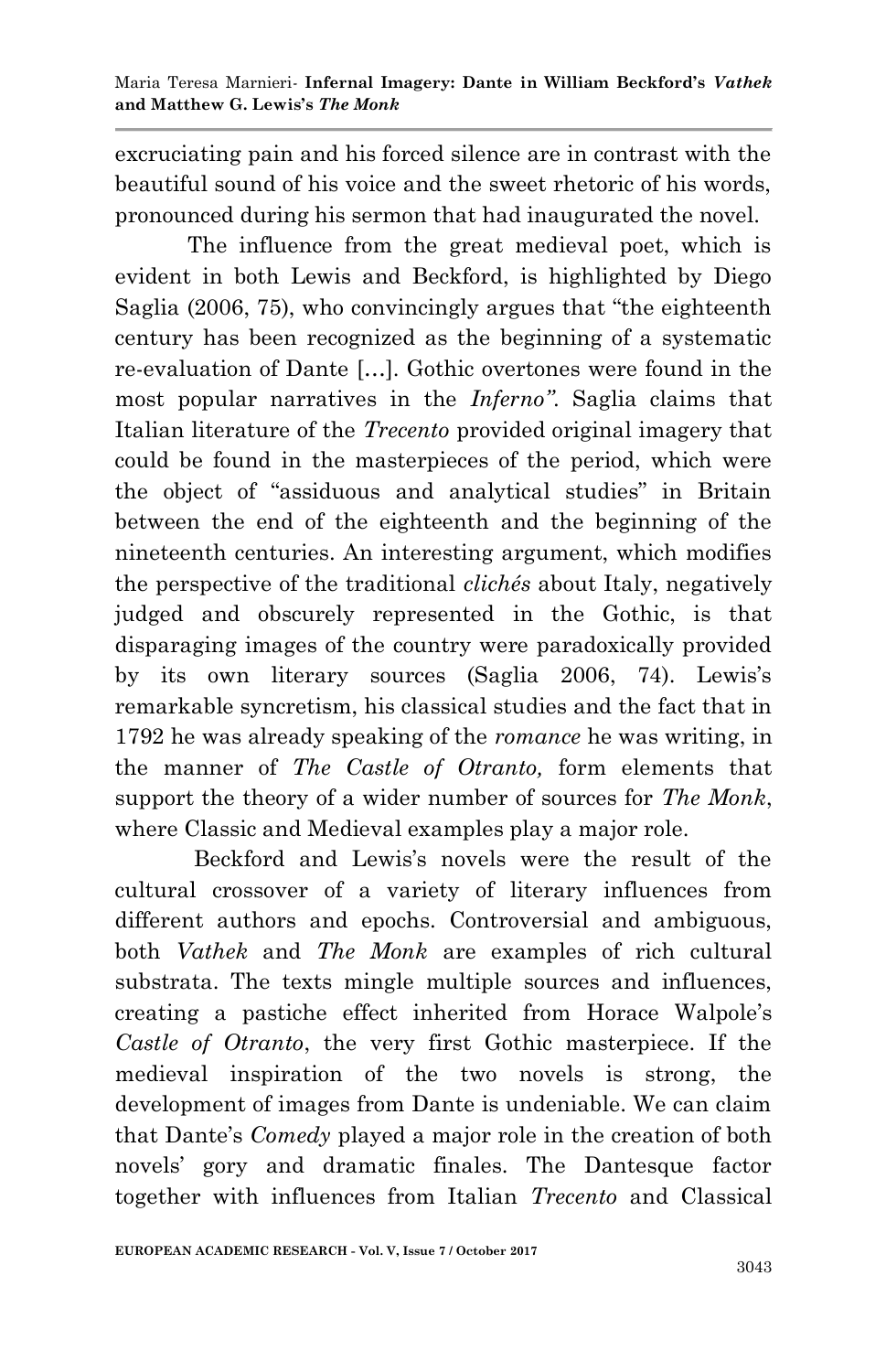authors still had a very important role in poetic and literary production at the end of the Eighteenth Century. Their cultural universe was unexpectedly absorbed by the Gothic *genre*, which was to become one of the most abiding *genres* in literary tradition.

## **WORKS CITED**

- 1. Alexander, Boyd (1962). *England's Wealthiest Son: A Study of William Beckford.* London: Centaur Press.
- 2. Ballaster, Ros (2005). *Fabulous Orient. Fictions of the East in England 1662-1785.* Oxford: Oxford University Press.
- 3. Baron Wilson, Margaret (1839). *The Life and Correspondence of M.G. Lewis, with many pieces of Prose and Verse, never before published.* (2 Vols). London: Henry Colburn Publisher.
- 4. Beckford, William (1786). *Vathek.* Oxford: Oxford University Press (2008).
- 5. Blake McHam, Sarah (2013). *Pliny and the Artistic Culture of the Italian Renaissance*. New Haven: Yale University Press.
- 6. Botting, Fred (1996). *Gothic.* London and New York: Routledge.
- 7. Chapman, Guy (1952). *Beckford.* London: Rupert Hart-Davis.
- 8. Châtel, Laurent (2013). "Re-orienting William Beckford: Transmission, Translation, and Continuation of the Thousand and One Nights". *Scheherazade's Children: Global Encounters with the Arabian Nights*. Ed. Philip F. Kennedy and Marina Warner. New York: NYU Press; pp. 53–69.
- 9. Clery, Emma (199%). *The Rise of Supernatural Fiction, 1762-1800.* Cambridge: Cambridge University Press.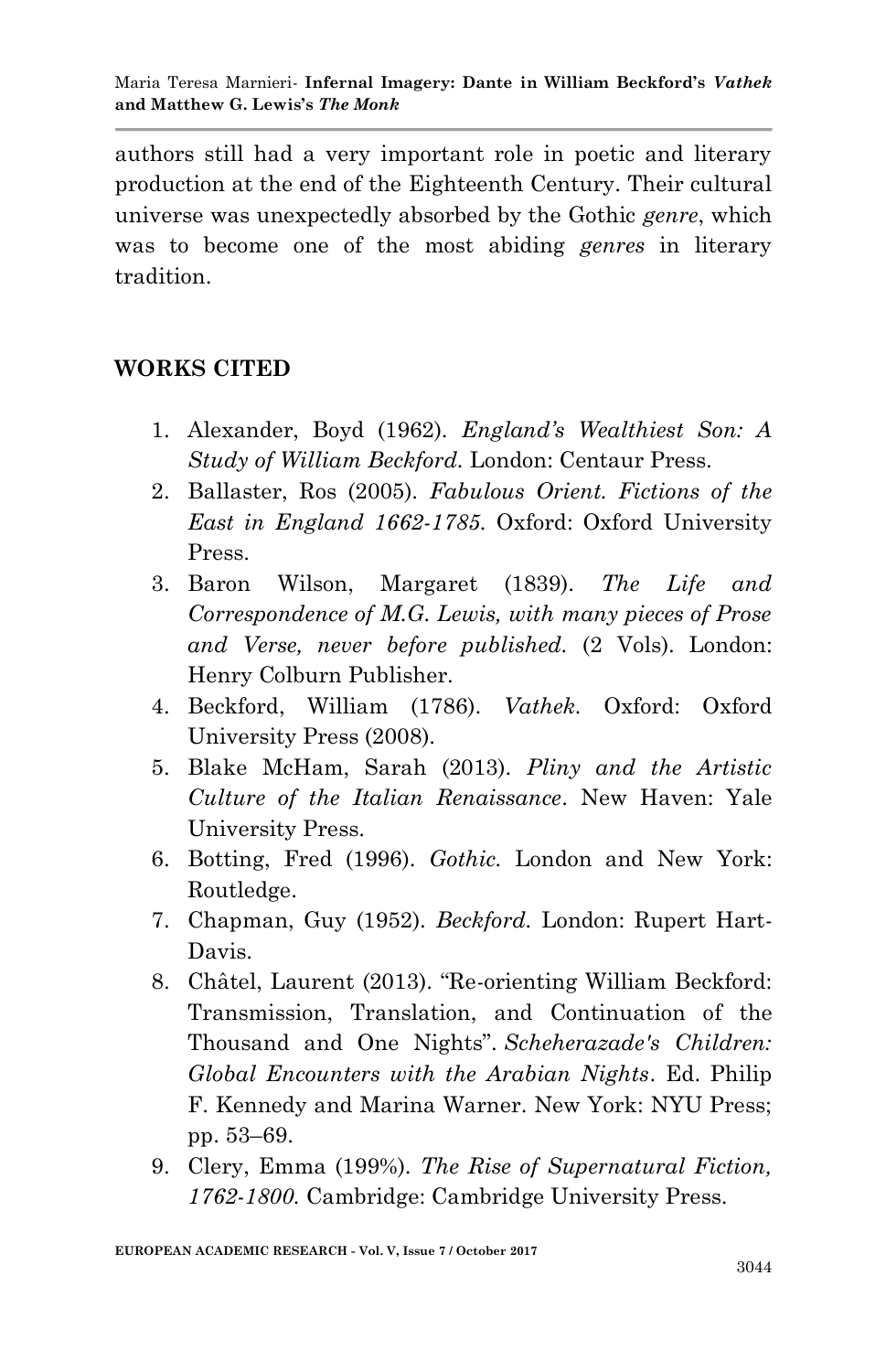- 10. Coleridge, Samuel Taylor (1797). Review of *The Monk,*  by Matthew Gregory Lewis. *Critical Review* 19; pp. 194- 200.
- 11. Cooper, L. Andrew (2001). "Gothic Threats. The Role of Danger in the Critical Evaluation of *The Monk* and *The Mysteries of Udolpho*". *Gothic Studies*, 8/2, 2001; pp. 18- 34.
- 12. Craig, Randall (1984). "Beckford"s Inversion of Romance in *Vathek". Orbis Litterarum* 39, 2; pp. 95-106.
- 13. Crisafulli, Edoardo (2001). "The Divine Comedy. La Commedia". *Encyclopaedia of Literary Translation into English.* Vol. 1. A-L. 2 Vols. (ed. Olive Classe). London and Chicago: Fitzroy Dearborn Publishers.
- 14. Dante (1321). *Inferno*, translated by Charles Eliot Norton (1892). Boston and New York; Cambridge: Houghton, Mifflin and Company; The Riverside Press.
- 15. Dante (1321). *Commedia. Inferno, Purgatorio. Paradiso.*  Italian English Version. University of Princeton, Princeton Dante Project. Website.
- 16. De Sade, (Marquis) Donatien A.F. (1798) *Idée sur les Romans*. Paris: Edouard Rouveyre.
- 17. Duncan, Ian (1992). *Modern Romance and Transformations of the Novel. The Gothic, Scott, Dickens.*  Cambridge: Cambridge University Press.
- 18. Ellis, Markman (2000). *The History of Gothic Fiction.*  Edinburgh: Edinburgh University Press.
- 19. Fitzgerald, Lauren (2003). "Crime, Punishment, Criticism. The Monk as Prolepsis". *Gothic Studies,* 5/1; pp. 43-54.
- 20. Fleming, John V. (2013). *The Dark Side of the Enlightenment. Wizards, Alchemists, and Spiritual Seekers in the Age of Reason.* London and New York: W. W. Norton and Company.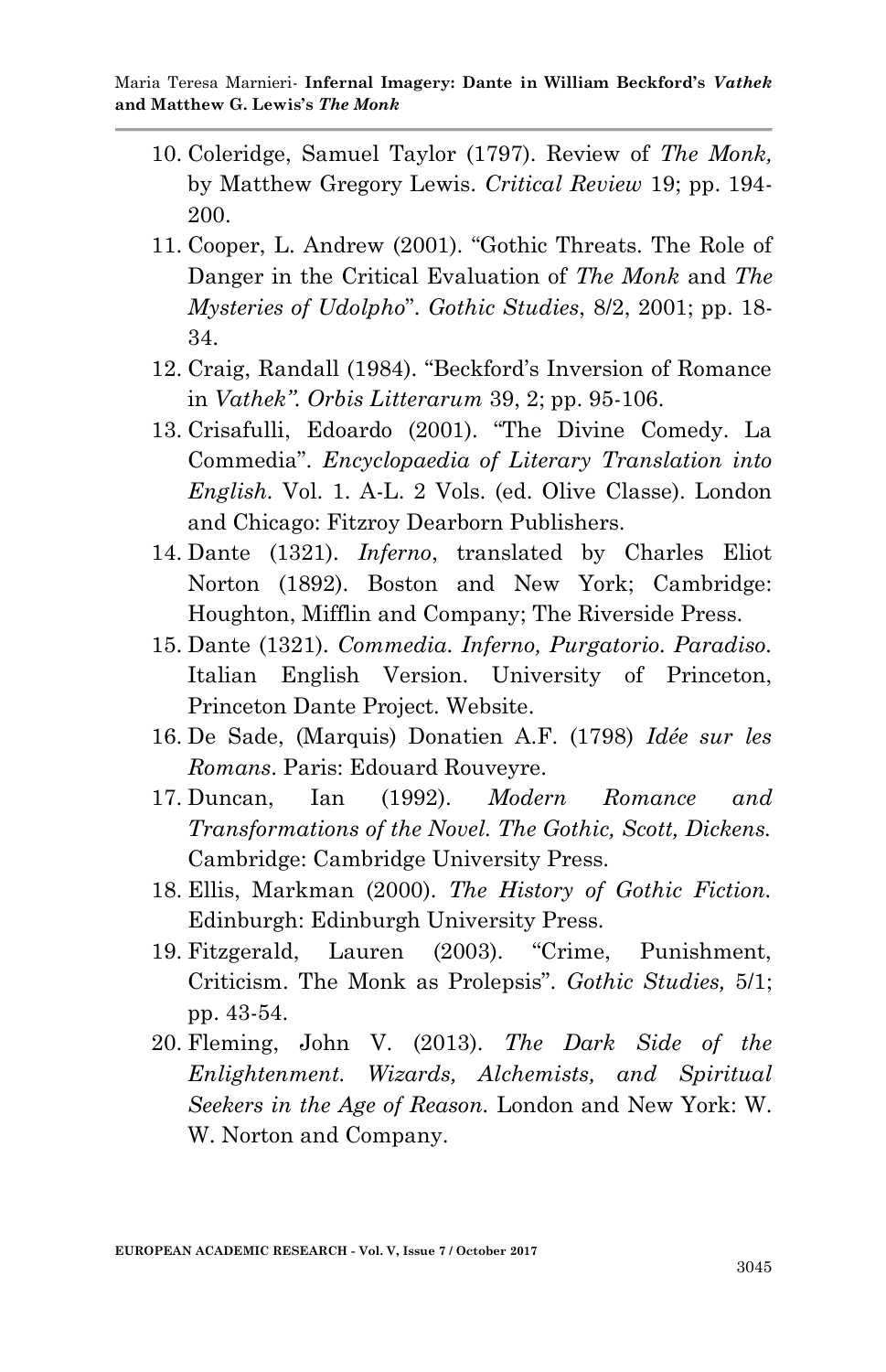- 21. Frank, Frederick (2005). *Guide to the Gothic III: an annotated Bibliography of Criticism 1994-2003.*  Lanham, Md, Oxford: Scarecrow Press.
- 22. Frye, Northrop (1963). *Fables of Identities. Studies in Poetic Mythology*. New York: Harcourt, Brace and World.
- 23. Gamer, Michael (2001). "Gothic Fiction and Romantic Writing in Britain", HOGLE Jerrold (ed). *The Cambridge Companion to Gothic Fiction.* Cambridge: Cambridge University Press; pp. 85-104. Print.
- 24. Gamer, Michael (2000). *Romanticism and the Gothic Genre. Reception and Canon Formation.* Cambridge. Cambridge University Press. Print.
- 25. Gamer, Michael (1999). "Genres for the Prosecution: Pornography and the Gothic". *PMLA*, Vol.115, No.5 (Oct. 1999); pp. 1043-1054.
- 26. Garret, John (1992). "Ending in Infinity: William Beckford"s Arabian Tale". *Eighteenth Century Fiction.* Vol. 5, No. 1, October 1992; pp. 15-34.
- 27. Gillespie, Stuart and Hopkins, David, eds (2005). *The Oxford History of Literary Translation in English. Vol. 3:1660-1790.* Oxford: OUP.
- 28. Graham, Kenneth W. (1975). "*Vathek* in English and French". *Studies in Bibliography.* Vol. 28; 153-166.
- 29. Groom, Nick (2016). "Introduction, Select Bibliography, Chronology, Explanatory Notes to *The Monk".* Oxford: Oxford University Press.
- 30. Henderson Lizanne (2016). *Witchcraft and Folk Belief in the Age of Enlightenment. Scotland 1670-1740.* London: Palgrave Macmillan.
- 31. Hunt, Leigh (1846). *Stories of the Italian Poets: being a Summary in Prose of the Poems of Dante, Pulci, Boiardo, Ariosto, Tasso; with Comments throughout*. New York: Wiley and Putnam.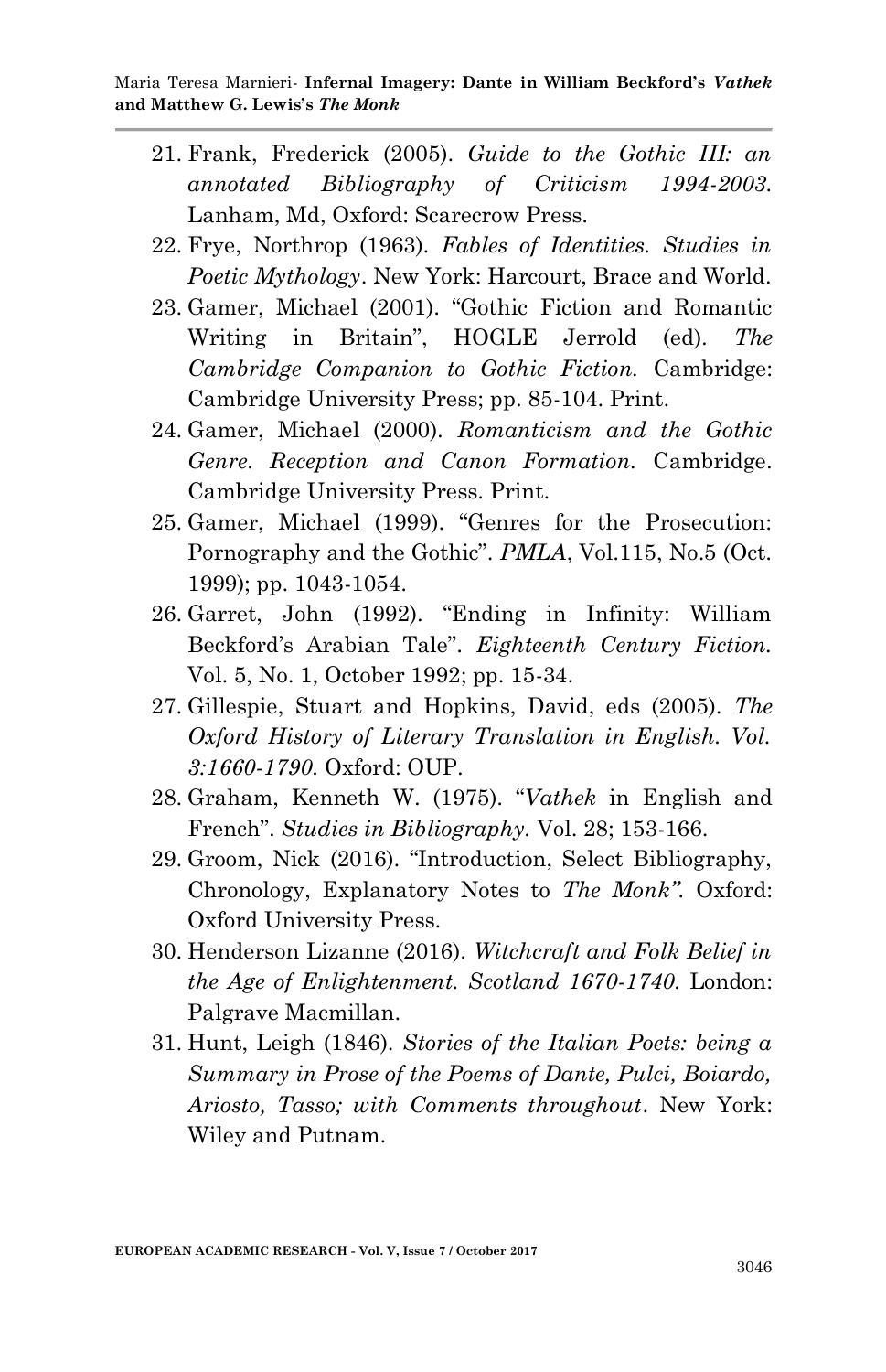- 32. Jung, Sandro (2011). "The architectural Design of Beckford" Vathek". Eighteenth-Century Fiction, Volume 24, No. 2, winter 2011-12; pp.301-323.
- 33. Kilgour, Maggie (1995). *The Rise of the Gothic Novel.* London and New York: Routledge.
- 34. Lévy, Maurice (1995). *Le Roman "Gothique" Anglais. 1764-1824.* Paris: Albin Michel.
- 35. Lewis, Matthew Gregory (1796). *The Monk. Introduction and Notes by Emma McEvoy.* Edited by Howard Anderson. Oxford: Oxford University Press (2008).
- 36. Lonsdale, Roger (2008). "Introduction and Notes to *Vathek* by William BECKFORD". Oxford: Oxford University Press; pp. vii-xliii.
- 37. Macdonald, David Lorne (2000). *Monk Lewis. A Critical Biography.* Toronto Buffalo London: University of Toronto Press.
- 38. Miles, Robert (1993). *Gothic Writing, 1750-1820. A Genealogy.* London and New York: Routledge.
- 39. Napier, Elisabeth R. (1987). *The Failure of Gothic. Problems of Disjunction in an Eighteenth Century Literary Form.* Oxford: Clarendon Press.
- 40. Norton, Rictor (2000). "A Visit to Fonthill", *The Great Queers of History*, updated 30 June 2000. <http://www.rictornorton.co.uk/beckfor3.htm>.
- 41. Panizzi, Antonio (1830). *Orlando Innamorato di Boiardo: Orlando Furioso di Ariosto: with an Essay on the Romantic Narrative Poetry of the Italians.* London: William Pickering.
- 42. Parreaux, André (1960). *William Beckford. Auteur de « Vathek ». (1760-1844). Etude de la création littéraire.*  Paris: A.G. Nizet.
- 43. Paulson, Ronald (1981). "Gothic Fiction and the French Revolution", *ELH*, Vol.48, No. 3, autumn; pp. 532-554.
- 44. Peck, Louis F (1961). *A Life of Matthew G. Lewis*. Cambridge, Mass.: Harvard University Press.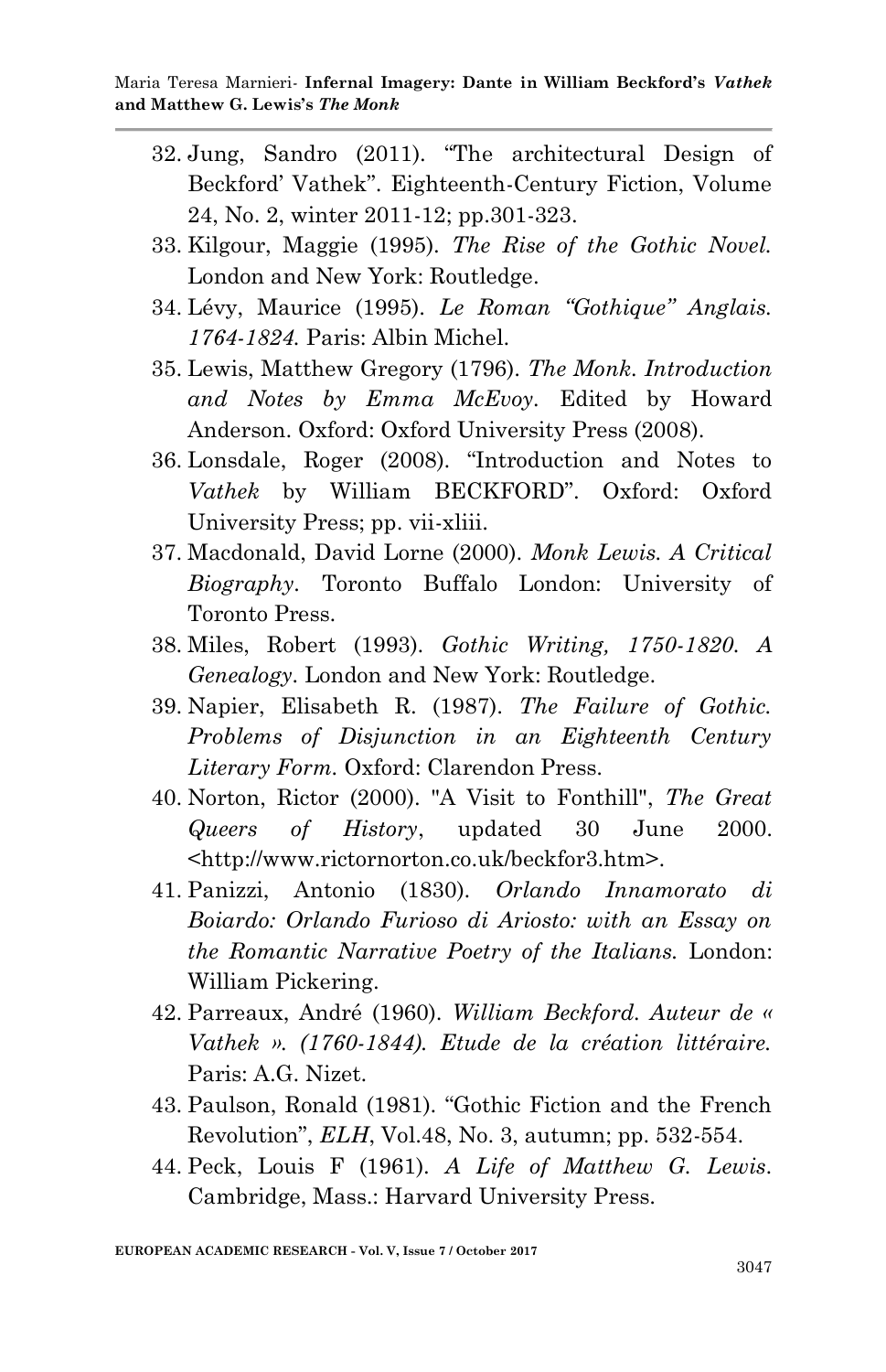- 45. Punter, David and Byron, Glennis, eds (2009). *The Gothic.* Malden, Oxford, Victoria: Blackwell Publishing.
- 46. Railo, Eino (1974). *The Haunted Castle: A Study of the Elements of English Romanticism.* New York: Gordon Press.
- 47. Roberts, Adam and Robertson, Eric (1996). "The Giaour"s Sabre. A Reading of Beckford"s *Vathek*". *Studies in Romanticism.* 35, No. 2, (Summer); pp. 199-211.
- 48. Saglia, Diego (2006). "From Gothic Italy to Italy as Gothic Archive: Italian Narratives, and the Late Romantic Metrical Tale". *Gothic Studies* 8/1; pp. 73-90.
- 49. Saglia, Diego (2002). "William Beckford"s "Sparks of Orientalism" and the Material Discursive Orient of British Romanticism". *Textual Practice* 16; pp. 75-92.
- 50. Tollebeek, Jo (2001). "Renaissance and "Fossilization": Michelet, Burckhardt, Huizinga". *Renaissance Studies*. Volume 15, Issue 3, September; pp. 354-366.
- 51. Townshend, Dale (2007). *The Orders of Gothic. Foucault, Lacan, and the Subject of Gothic Writing 1764-1820.* New York: AMS Press.
- 52. Varma, Devendra P. (1966). *The Gothic Flame: being a History of the Gothic Novel in England: its Origins, Efflorescence, Disintegration, and Residuary Influences.*  New York: Russell & Russell.
- 53. Wagner, Corinna (2012). "The Dream of a Transparent Body. Identity, Science and the Gothic Novel". *Gothic Studies* 14/1; pp. 74-92.
- 54. Watt, James (1999). *Contesting the Gothic: Fiction, Genre and Cultural Conflict, 1764-1832.* Cambridge: Cambridge University Press.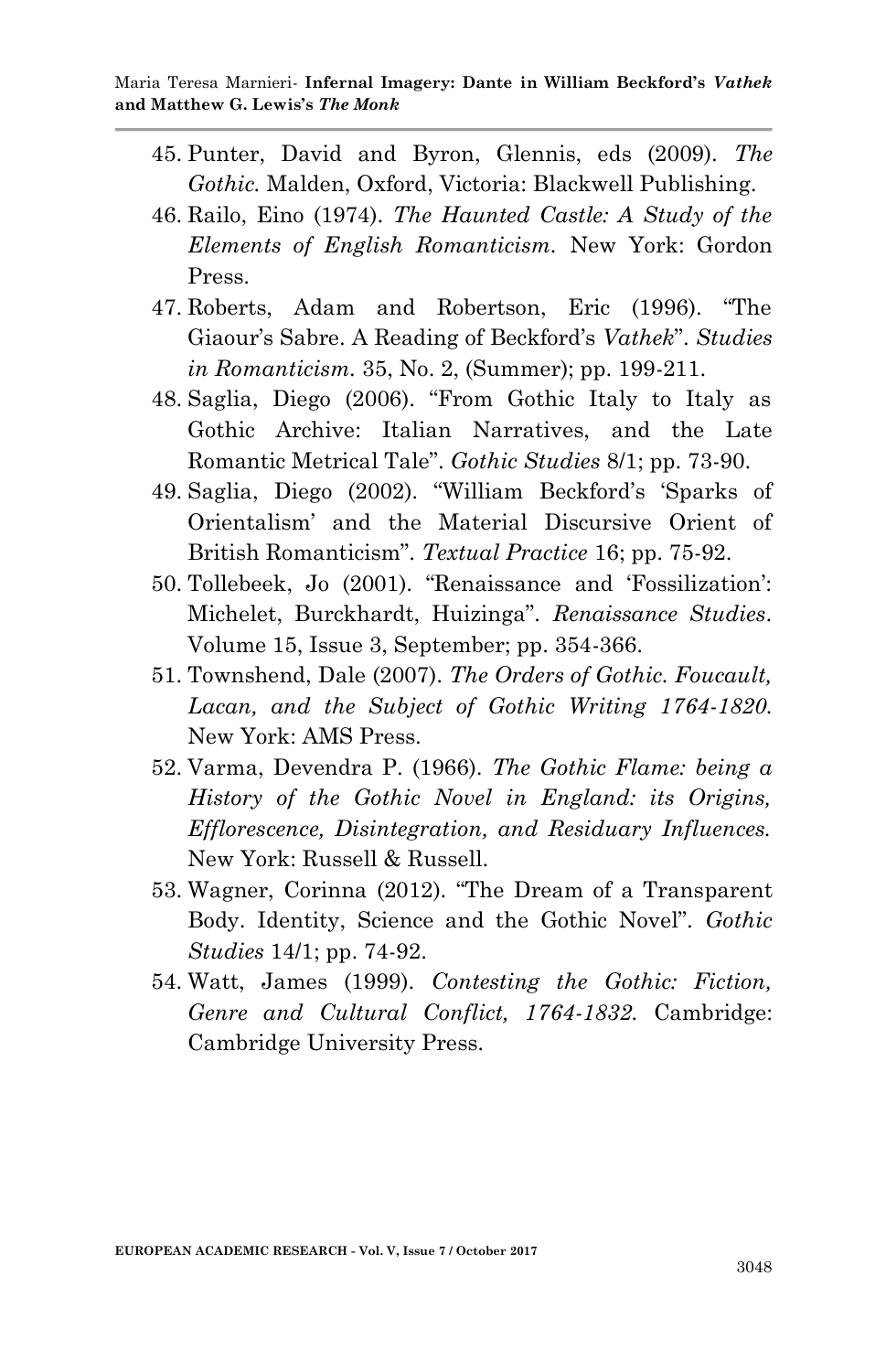1 <sup>1</sup> Stuart Gillespie and David Hopkins (2006) are among the most important scholars who have consistently reiterated the importance of literary translations in the development of British literature. Their systematic research on translations of Classical, Mediaeval and Renaissance authors have cast a new light on a myriad of potential sources and literary connections.

<sup>2</sup> A poet, a historian, a prose-writer, a philosopher, a linguist, and a politician living between the thirteenth and the fourteenth centuries, Dante is reputed to be the greatest poet of Italian literature and one of the most important in the world. His studies covered many fundamental subjects. He was a linguist *ante litteram*. He contributed to the promotion of the Italian vernacular that he selected from the Florentine language by carrying out a careful philological study to absorb valid terms from other vernaculars of the peninsula and from other languages. Princeton University"s website, dedicated to the poet, offers an extensive bibliography. Two versions of the *Comedy* are used for this articles: the poetic one is a modern rendering, taken from Princeton website dedicated to Dante; the second is a prose version by Charles Eliot Norton, dated 1892, linguistically compatible with the versions that Lewis and Beckford might have read.

<sup>3</sup> Beckford entrusted other people with both the translation of his work into English and the correction of his French version, and spent months, even years, revising and modifying both versions personally. Critics such as Boyd Alexander (1962), Roger Lonsdale (2008), André Parreaux (1960), Kenneth Wayne Graham (1975) found more than one explanation to the linguistic dualism (English, French) of the work that has perplexed scholars ever since its publication. *Vathek* first appeared as an English translation in 1786 by Samuel Hensley, who decided to publish it anonymously without Beckford"s permission, followed by Beckford"s original French version in 1787. Beckford had completed the text in 1782, when he was only twenty-two years of age. Moreover, different editions of the novel, both in English and French, appeared between the 1790s and the first decades of the following century. These later editions contained several changes and revisions that were quite evident compared to the originally published texts. Beckford rejected the help of his tutor, John Lettice, considering him inadequate for the task, and employed Henley, who also compiled a series of extensive and cultivated annotations to the text, highly appreciated by literary reviewers for their superior intellectual level. The long notes were later reduced by Beckford himself, and adapted to the reading public for the 1816 edition, (which is the one I have used for this research, published in the Oxford World Classics series, edited by R. Lonsdale). Beckford constantly monitored the translation to which he made various changes. Henley is supposed to have forced the author to accelerate the publication of the French version as a consequence of his unauthorized publication. The difficulty of determining the exact date of writing and the actual language of the first edition was increased by a series of manuscripts with variations and corrections, which could not be attributed or dated with certainty. The reason why Beckford decided to write *Vathek* in French has been thoroughly analysed by several critics. Graham"s studies aim at demonstrating "the authority of the English version", which is considered prior to the French one only by a restricted number of scholars ("*Vathek* in English and French"). The question was never satisfactorily clarified. Parreaux (1960, 137) justifies Beckford"s choice in relation to the high stylistic level reached by French translators (Chardin, D"Herbelot, Antoiine Galland, Pétis de la Croix, Guelette) in the domain of Oriental tales. It was easier for Beckford to imitate their style and leaving to his own translators the task of elaborating the right English version. One possible motivation is that Beckford spoke French as fluently as he did English. Alexander, Parreaux, Rictor Norton (2000) and others confirm that William Beckford was essentially bilingual after his various journeys to Switzerland and France. Adam Roberts and Eric Robertson"s (1996, 199) claim is that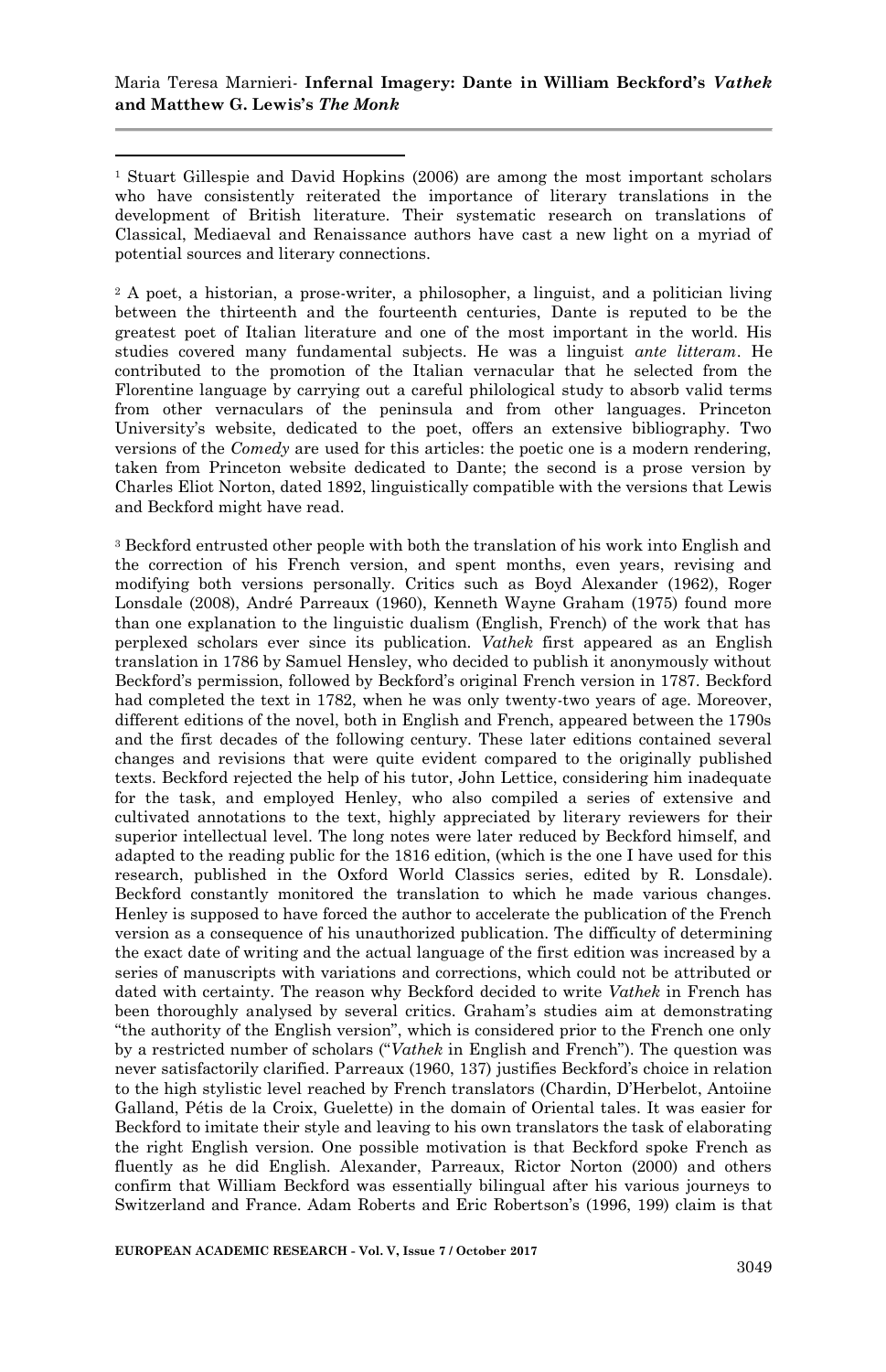1

"[t]he textual status of *Vathek* is interestingly unsettled. It straddles English and French, and although Beckford originally wrote the work in French, which suggests that the English version (…) is a "translation" with all the associations that word carries with it, the situation is not as simple as it might appear" In fact, they explain that the novel did not follow the traditional trajectory of a text that is published then translated. In particular, they highlight that the translation becomes a sort of "hermeneutic endeavour" involving the reader. I would claim that a motivation for not writing in English may have been dictated by his young age and lack of linguistic expertise necessary to complete an Oriental tale. Moreover, one of the most cogent problems that Beckford faced prior to publication of the text was a sexual scandal that almost ended his political career and threatened to see him stand trial for sexual intercourse with the very young William Courtenay. It may be likely that Beckford was trying to keep public attention away from his name; writing the work in French (and translating it later into English anonymously) would make the connection between the author and the book more difficult to detect.

<sup>4</sup> Robert Miles (1993), Fred Botting (1996), Kilgour (1995), Gamer (1999, 2000, and 2001), Elisabeth Napier (1987), and Lévy (1995), just to mention a few, have not included *Vathek* in their analyses of the Gothic novel. Diego Saglia ("William Beckford"s Sparks of Orientalism" 2002) as well as Ros Ballaster (2005) and Laurent Châtel (2013) see Beckford"s work as belonging to the rich phenomenon of the Oriental Renaissance in Europe in the eighteenth century. In particular, Saglia includes *Vathek* in the Romantic critical discourse whereas Châtel considers it a handicap for Beckford"s text to be included in the Gothic. John Garrett (1992, 16) claims that Beckford"s novel is not "a simple veneer" but a deeply specialized text, centred on themes from the East, despite the interference of a Christian perspective in the *finale*. Some critics, such as Clery (1995) and Ellis (2000), dedicate but a few lines to Beckford"s work "whose acceptance was made easier by the addition of scholarly notes, written by Henley and edited by Beckford, which were universally praised for their erudition and cited at length in reviews" (Clery 90).

<sup>5</sup> Using Foucault's theories on sexuality in literature and society, Dale Townshend (2007, 211-12) includes the novel in his *Orders of Gothic*. In particular, he highlights psychoanalytical "parental perversion", and analyses Vathek"s enjoyment of "*ars erotica*" and pleasure. Between the 1920s and 1970s Parreaux, Devendra Varma (1966), and Eino Railo (1974) described *Vathek* as a genuine example of Gothic fiction In more recent years, Frederick S. Frank (2005) included Beckford"s text in his annotated Gothic bibliographies and connected the novel to the Gothic. Ian Duncan (1992) includes Beckford in his analysis of *romance* and the development of Gothic whereas Sandro Jung (2011) claims that the architectural variety in Vathek is a pre-configuration of the Gothic that will be absorbed by Gothic authors during the next decades.

<sup>6</sup> From Baron Wilson to David Macdonald, most biographers explain that Lewis had been sent abroad to improve his knowledge of foreign languages in view of his diplomatic career. Meanwhile, he continued his political training, even though he was often writing to his mother about his desire to be a full-time writer - a wish that she apparently encouraged (David Punter and Glennis Byron 2009, 141). However, his letters frequently show a pecuniary interest connected with the idea of publishing, which was also due to the anxiety of supporting his mother financially.

<sup>7</sup> The Marquis de Sade, in his essay *Idée sur les Romans* (1798), presents a hypothesis shared by Parreaux, Ronald Paulson (1981), Clery, Corinna Wagner (2012), and, very recently, Nick Groom (2016) in his introduction to the novel. Andrew L. Cooper (2001) argues that the scenes of unchained violence in *The Monk* may resonate with the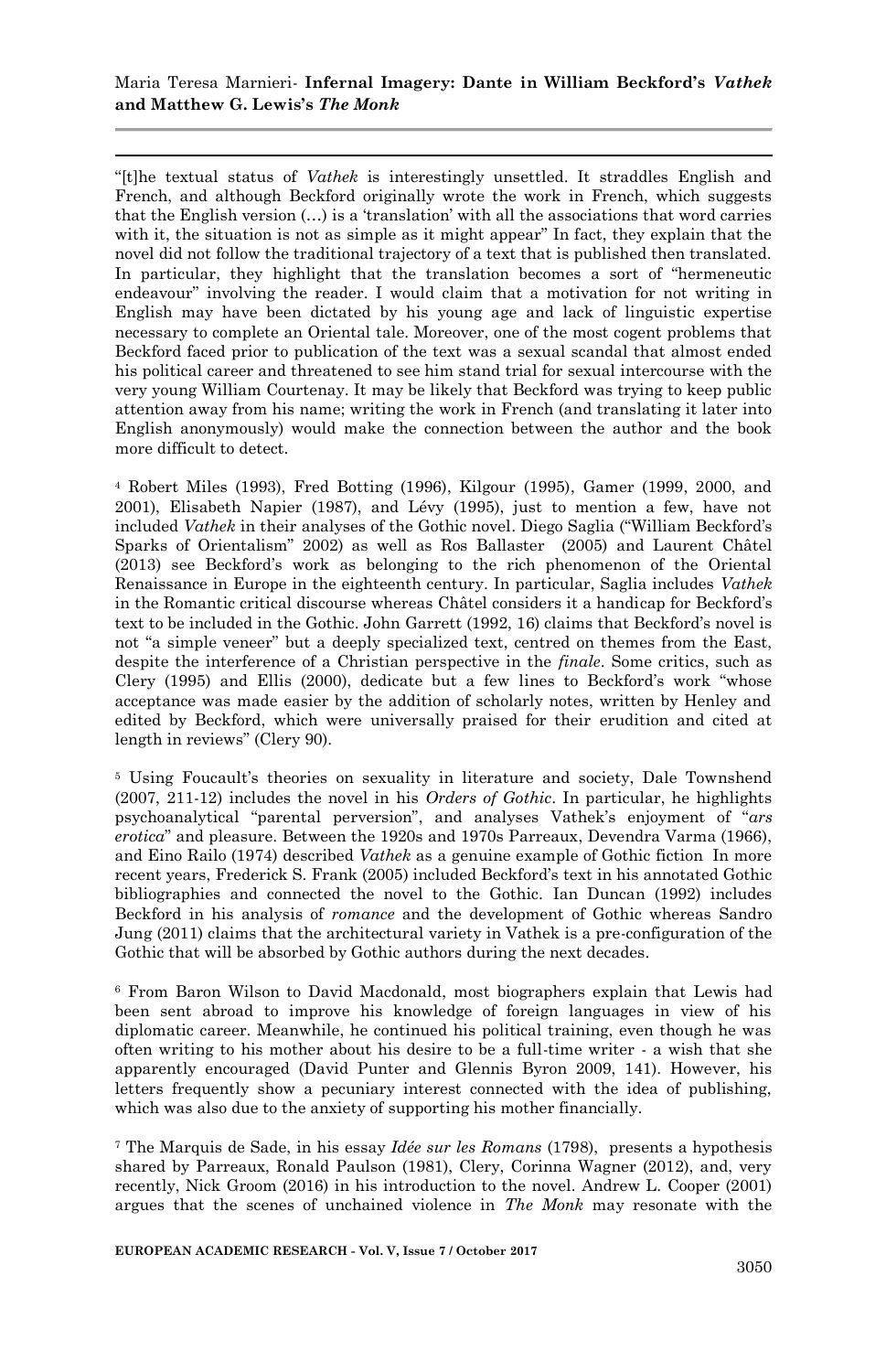1 French Revolution. Lévy, Ellis and Watt agree on the fact that readers and critics had two opposing ideas about the novel following their political orientations, one revolutionary and the other loyalist/conservative. As a consequence, conservative magazines (*The British Critic, The Critical Review, and The European Magazine*) highlighted the scandalous side of the story by exposing the lurking presence of the revolutionary germ. When Lewis decided to go public, in the same way as Walpole had revealed his name at the time of the third edition of *The Castle of Otranto,* the protests became innumerable due to the presence of the title M.P. next to the author's name. This *naïveté* may seem inexplicable. Boasting his title was a form of superficiality due to his young age. However, considering his nervous reaction to Lord Byron"s irony on his poetical qualities, or his obsessive desire to be in the company of aristocratic people, we may suppose that the young man was anxious for social recognition.

<sup>8</sup> Coleridge admired the stories of the Erring Jew and the Bleeding Nun, because they were example of a great imaginative quality, elegantly expressed: "We trust, however, that satiety will banish what good sense should have prevented; and that, wearied with fiends, incomprehensible characters, with shrieks, murders, and subterraneous dungeons, the public will learn, by the multitude of the manufacturers, with how little expense of thought or imagination this species of composition is manufactured. But, cheaply as we estimate *romances* in general, we acknowledge, in the work before us, the offspring of no common genius" (195). Coleridge was only three years older than Lewis but his pompous prose, together with the vehemence of his judgment, definitely make him seem quite older. His conclusions on the novel are peremptory: "a mormo for children, a poison for youth, and a provocative for the debauchee" (199). The poet and critic totally disapproved of the explicit scenes describing evident eroticism, the physically crude matricide and the graphic violence of rape based on incestuous desire. However, the most offensive parts were the ones connected to blasphemy, even more so than those concerning sex.

<sup>9</sup> It is not clear whether the identification with the negative hero was voluntary or accidental. Baron Wilson (1839, I: 185) identifies the problem in the fact that Lewis usually signed all his correspondence as M. G. Lewis, leading people to think that M. stood for Monk and not for Matthew, as very few people knew his real name. The choice to mention Elvira"s censored passages in the Bible may rather be more meta-literary than blasphemous. It looks as if Lewis is echoing the future effects that his book might have on careful parents. Parents would censure the novel's dangerous passages for their children. This is considered as an intrinsic proleptic characteristic of the story, through which Lewis is anticipating the reactions to his novel and the consequent scandal. He provides an extra-textual example of a perfect valid writing (the Biblical text) which might be misunderstood by dangerous moralism, an aspect underlined by Lauren Fitzgerald (2003) in his study on prolepsis in *The Monk.* That the shocking images in his novel had created the sediment of an unfavourable opinion and that his literary *persona* was never fully accepted is confirmed by the negative obituary that was written in *The Tickler* I/1 in December 1818 (pp.2-3), a few months after his death that had taken place on the ship from the West Indies to London.

<sup>10</sup> In a section of the *Encyclopaedia of Literary Translation*, Edoardo Crisafulli (2001) traces the story of Dante's *Divine Comedy* translations (N.B. I use the author's spelling): "A multitude of translators and poets, from Chaucer to Seamus Heaney, have tried their hand at rendering single episodes or entire canticles of the *Comedy* (e.g. Count Ugolino, XXXII-XXXIII), which have always aroused interest in the English literary tradition. There are a great number of rewritings of Dante's poem into English perhaps more than into any other language, (cf. De Sua, 1964): Dante is, together with Horace, the most widely translated poet (...) BOYD"s (1802) (British) is the first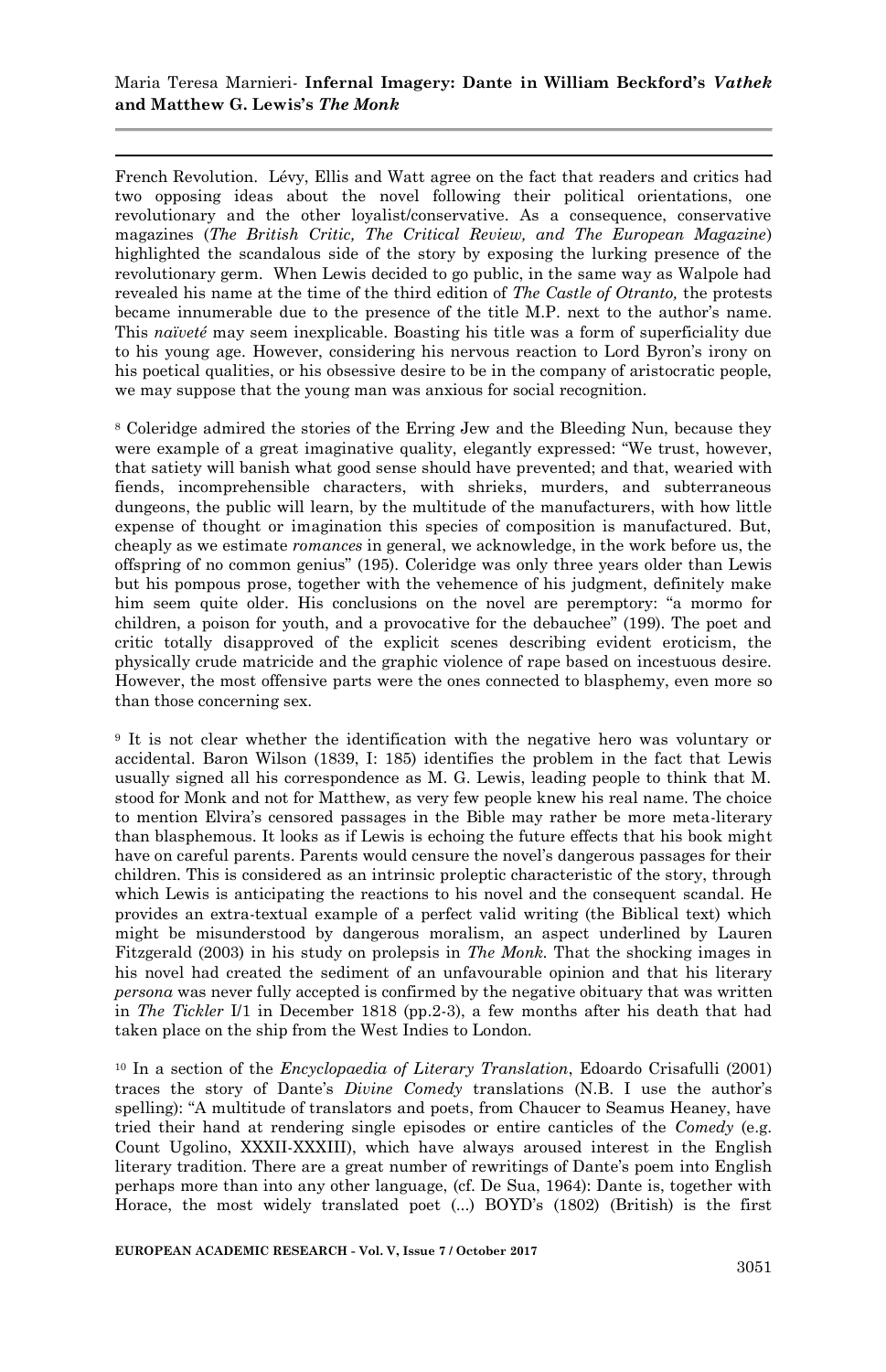1

complete translation of the *Comedy*. His version (in pentameters arranged in six-line stanzas rhyming aabccb) is clearly a part of the 18th century modernizing and naturalizing tradition of translating (cf. Dryden and Pope): Boyd takes great liberties in rewriting the original and makes no effort to reproduce Dante's tercets. However, his imagination has a Romantic vein, since he grasps the significance of the redemption of man in the *Comedy* and stresses Dante's "sublime genius" (critics in the late 18<sup>th</sup> and early 19th century found in Dante elements of a Barbaric age such as "terror", "pathos" and 'sublimity')" (340). Crisafulli also explains that Boyd's free version was based on Dante"s literary borrowings in Shakespeare, Spenser, Milton, Dryden, and Pope. It is unlikely that Beckford read Boyd"s translation as it was published after his first editions of *Vathek*, therefore that version could not have a strong impact on the text. Beckford knew Italian and had spent various months in Italy before writing his Oriental novel. He may have read some of the cantos translated by Dryden and Pope, or by Horace Walpole"s friend and graveyard poet Thomas Gray. It is most likely that Beckford read the poem in the original version thanks to his fluency in the language. Interestingly, the Italian text of the *Inferno* was published in Paris in 1787, a further evidence of the popularity of the *Comedy*"s original version and the cultural knowledge of Italian in Europe during the eighteenth century. Technically speaking, the translations of Dante"s poetic work have been divided into three different categories: "From Holmes comes the idea of the three main types of verse form: mimetic (*terza rima* in English), analogical (a form, such as blank verse, having the same cultural significance in the target tradition as the original had in the source tradition), the organic (a form, such as free verse, that has no relationship with the original one). From Holmes also: the distinction between different large-scale policies: (a) exoticizing (e.g. retaining a *terza rima* and source language syntax) vs. naturalizing (e.g. blank verse and target language syntax) (b) historicizing (e.g. use of archaisms) vs. modernizing (e.g. use of modern English). From Venuti the seminal notion of transparency (the dominant canon in the English tradition of translating), i.e. a policy domesticating the foreign elements and achieving easy readability and fluency, as opposed to a foreignizing policy (synonymous with Holmes"s exorcizing policy)" (Crisafulli 340). The canonical edition of the *Divina Commedia* was established only in 1921, nowadays replaced by the Italian scholar Giulio Petrocchi"s version in the 1960s. Therefore, earlier translators were forced to work on more than one original text.

 $11$  The symbolic animals in the first Canto are the alliterative "lonza", a "leone", and a "lupa" in the original Italian version, respectively translated as "leopard", "lion" and "she-wolf" in the Princeton modern version. The meaning of the dangerous and frightening creatures in Dante is rather mysterious. The beasts have been variously deciphered. Philosophical, religious, political and metaphorical explanations have been given. However, Dante"s meaning is obscure on purpose. Although less profound and much more limited in scope, Beckford"s *Vathek* is equally ambiguous and it is not possible to determine a single significance for the variety of bizarre creatures and strange events of the story.

<sup>12</sup> The reiteration of verticality is accentuated by a number of terms (repeated many times) that connote it, such as: "ascendancy", "chasm" (alternatively "black", "dreadful", and "accursed"), "gulph", "precipice", "mysterious recesses", "valleys of darkness", "the centre of the earth", and "gorges". My claim is in contrast with Garret (1992, 25) who among others interprets the novel according to "Vathek"s horizontal perspective".

<sup>13</sup> Ballaster (2005, 367) correctly highlights that the description of this first meeting is told in "the third person personal narration", that is from Vathek"s inner perspective whereas Beckford, generally adopts a "detached and cynical irony" to narrate the entire story.